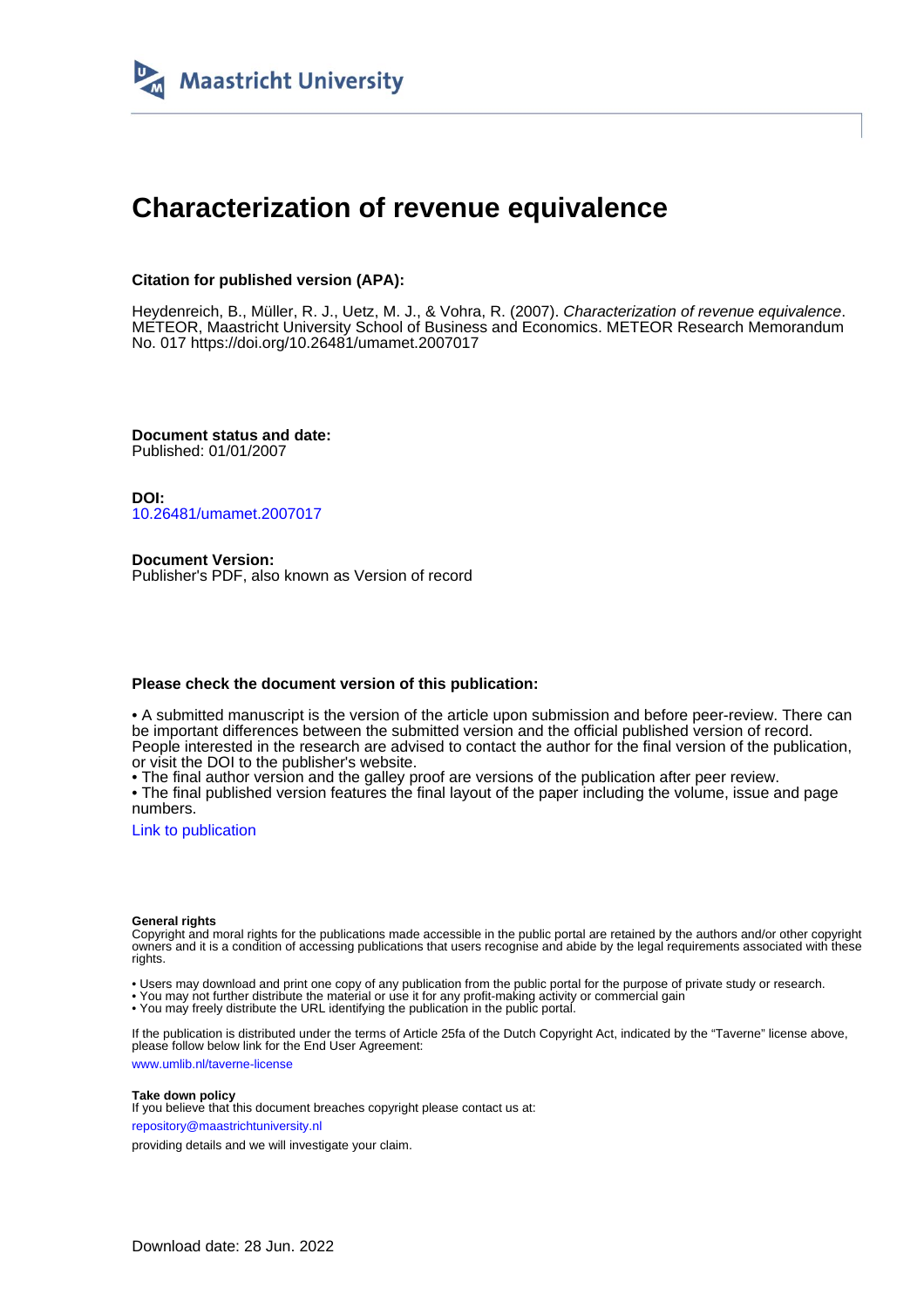Birgit Heydenreich, Rudolf Müller, Marc Uetz, Rakesh Vohra

Characterization of Revenue Equivalence

RM/07/017

JEL code: D71, C72, C69



**M**aastricht research school of **E**conomics of **TE**chnology and **OR**ganizations

Universiteit Maastricht Faculty of Economics and Business Administration P.O. Box 616 NL - 6200 MD Maastricht

phone : ++31 43 388 3830 fax :  $+31$  43 388 4873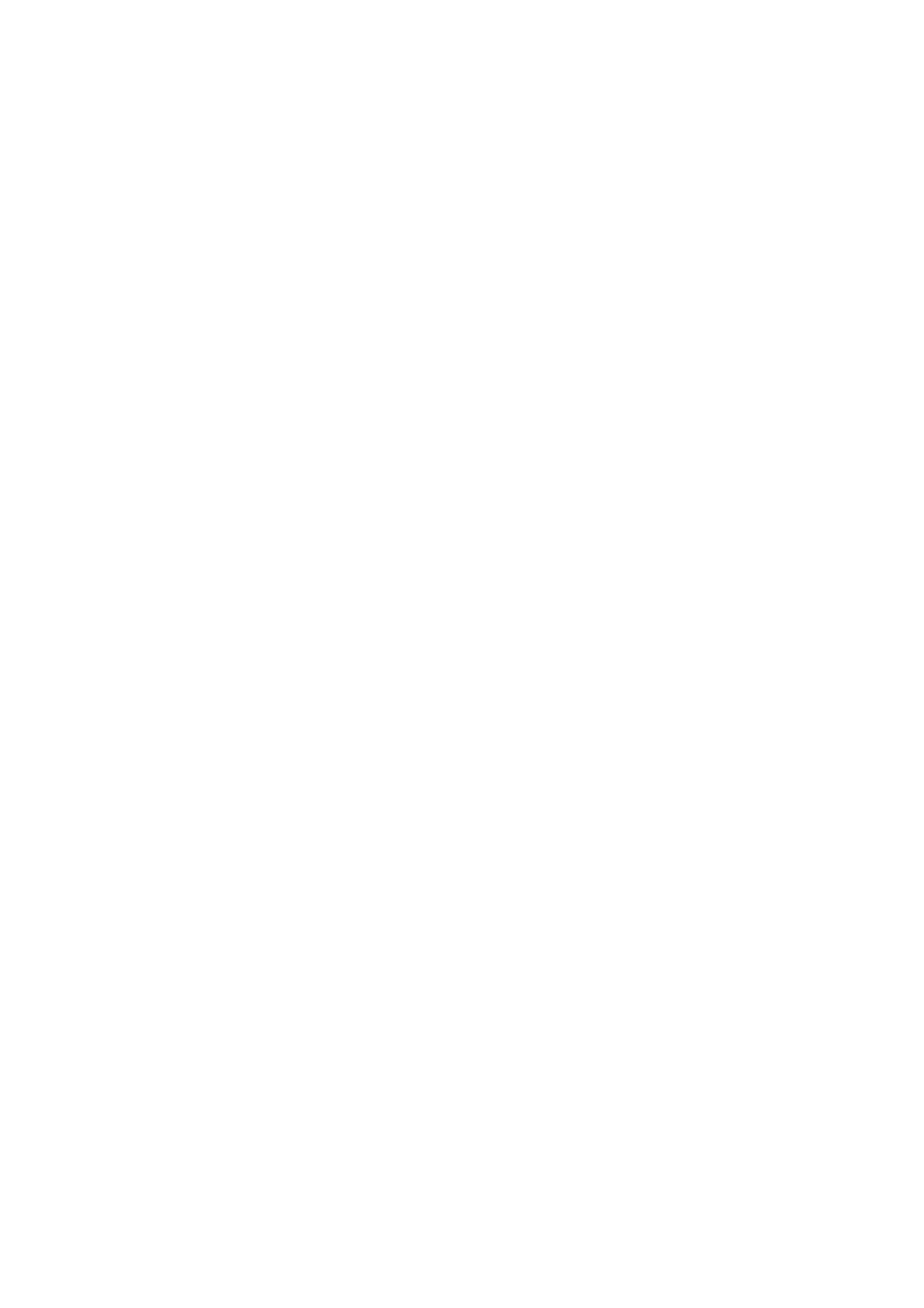# Characterization of Revenue Equivalence

Birgit Heydenreich<sup>1</sup> Rudolf Müller<sup>1</sup> Marc Uetz<sup>1</sup> Rakesh Vohra<sup>2</sup>

May 11, 2007

### Abstract

The property of an allocation rule to be implementable in dominant strategies by a unique payment scheme is called revenue equivalence. In this paper we give a characterization of revenue equivalence based on a graph theoretic interpretation of the incentive compatibility constraints. The characterization holds for any (possibly infinite) outcome space and many of the known results about revenue equivalence are immediate consequences.

# 1 Introduction

One of the most important results of auction theory is the Revenue Equivalence Theorem. Subject to certain reasonable assumptions, it concludes that a variety of different auctions generate the same expected revenue for the seller. Klemperer (1999) writes that "much of auction theory can be understood in terms of this theorem.....". Hence the long line of papers that have attempted to relax the sufficient conditions under which revenue equivalence holds. The present paper provides necessary and sufficient conditions on the underlying primitives for revenue equivalence to hold.

We consider direct revelation mechanisms for agents with multidimensional types. Such mechanisms consist of an allocation rule and a payment scheme. The allocation rule selects an outcome depending on the agents' reports about their type, whereas the

<sup>&</sup>lt;sup>1</sup>Maastricht University, Quantitative Economics, P.O.Box 616, 6200 MD Maastricht, The Netherlands. Email:{b.heydenreich,r.muller,m.uetz}@ke.unimaas.nl

The first author is supported by NWO grant 2004/03545/MaGW 'Local Decisions in Decentralised Planning Environments'.

<sup>2</sup>Northwestern University, Department of Managerial Economics and Decision Sciences, Kellogg Graduate School of Management, Evanston IL 60208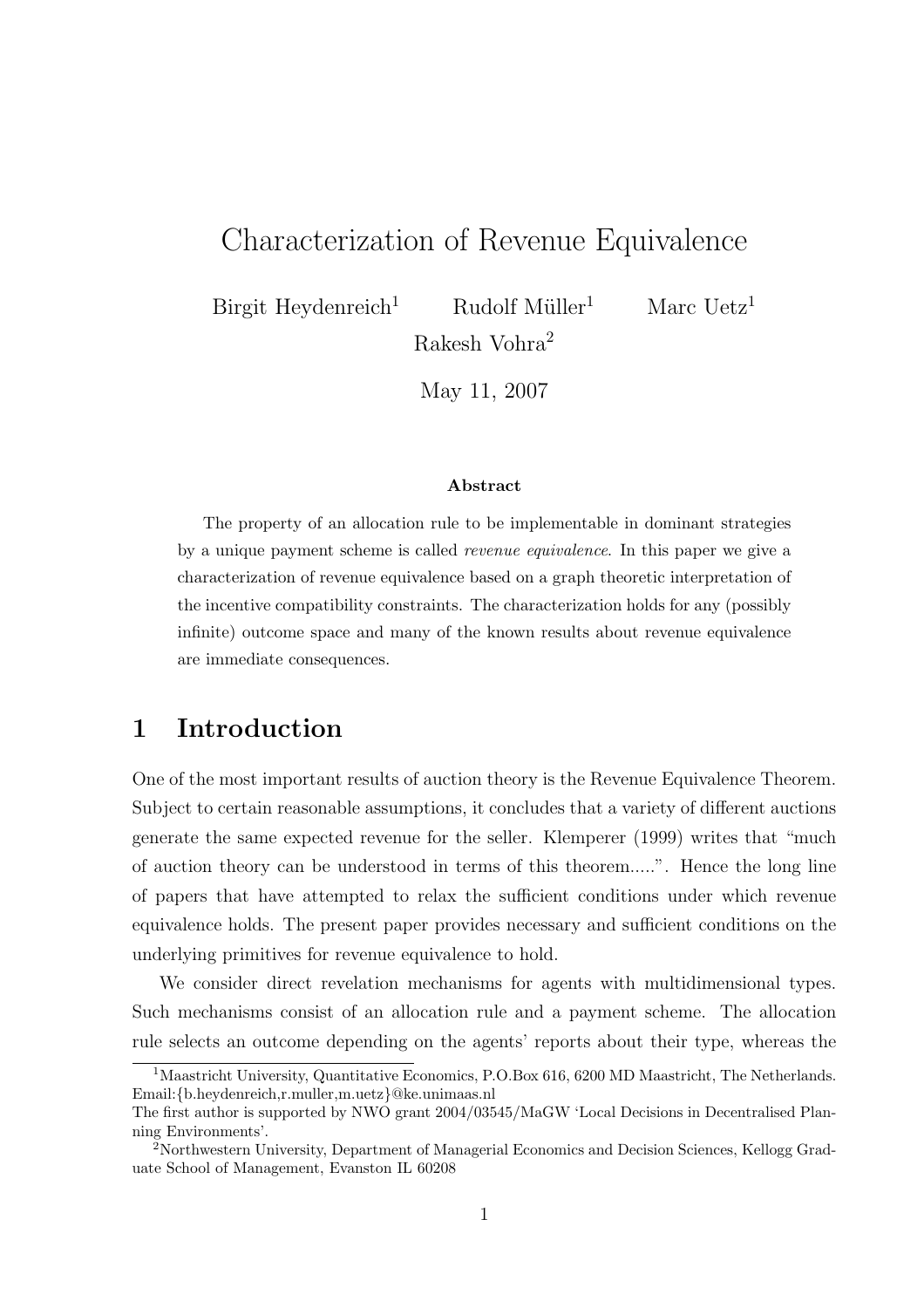payment scheme assigns a payment to every agent. We focus attention on allocation rules that are implementable in dominant strategies. Hereafter we refer to such rules as implementable. In this environment we characterize the uniqueness of the relevant payment scheme in terms of conditions that are easily verified in potential applications. The property of an allocation rule to be implementable in dominant strategies by a unique payment scheme is called revenue equivalence. Our characterization of revenue equivalence is based on a graph theoretic interpretation of the incentive compatibility constraints. This graph theoretic interpretation has been used before to characterize allocation rules that are implementable in dominant strategies (see Rochet 1987, Gui, Müller, and Vohra 2004 and Saks and Yu 2005). With this interpretation, our characterizing condition for revenue equivalence almost suggests itself and the proof writes itself. The characterization holds for any (possibly infinite) outcome space. Many of the known results about revenue equivalence are immediate consequences of our characterization.

Related Work. The bulk of prior work on revenue equivalence has been devoted to identifying sufficient conditions on the type space for all allocation rules from a certain class to satisfy revenue equivalence. The papers by Green and Laffont (1977) and Holmström (1979) restrict attention to allocation rules called 'utilitarian maximizers', that is, allocation rules that maximize the sum of the valuations of all agents. Holmström, generalizing the paper by Green and Laffont, shows that when the type space is smoothly path connected then utilitarian maximizers satisfy revenue equivalence.

Myerson (1981) shows that revenue equivalence holds for every implementable rule in a setting where the type space is an interval of the real line, the outcome space is a lattice and an agents valuation for an outcome is continuous and supermodular in her type.

Krishna and Maenner (2001) derive revenue equivalence under two different hypotheses. In the first, agents' type spaces must be convex and the valuation function of an agent is a convex function of the type of the agent. Under these conditions they show that every implementable rule satisfies revenue equivalence. The second hypothesis requires the allocation rule to satisfy certain differentiability and continuity conditions and the outcome space to be a subset of the Euclidean space. Furthermore, the valuation functions must be regular Lipschitzian and monotonically increasing in all arguments.

Milgrom and Segal (2002) show that revenue equivalence is a consequence of a particular envelope theorem in a setting where the type spaces are one-dimensional and the outcome space is arbitrary. An agent's valuation function is assumed differentiable and absolutely continuous in the type of the agent and the partial derivative of the valuation function with respect to the type must satisfy a certain integrability condition. Their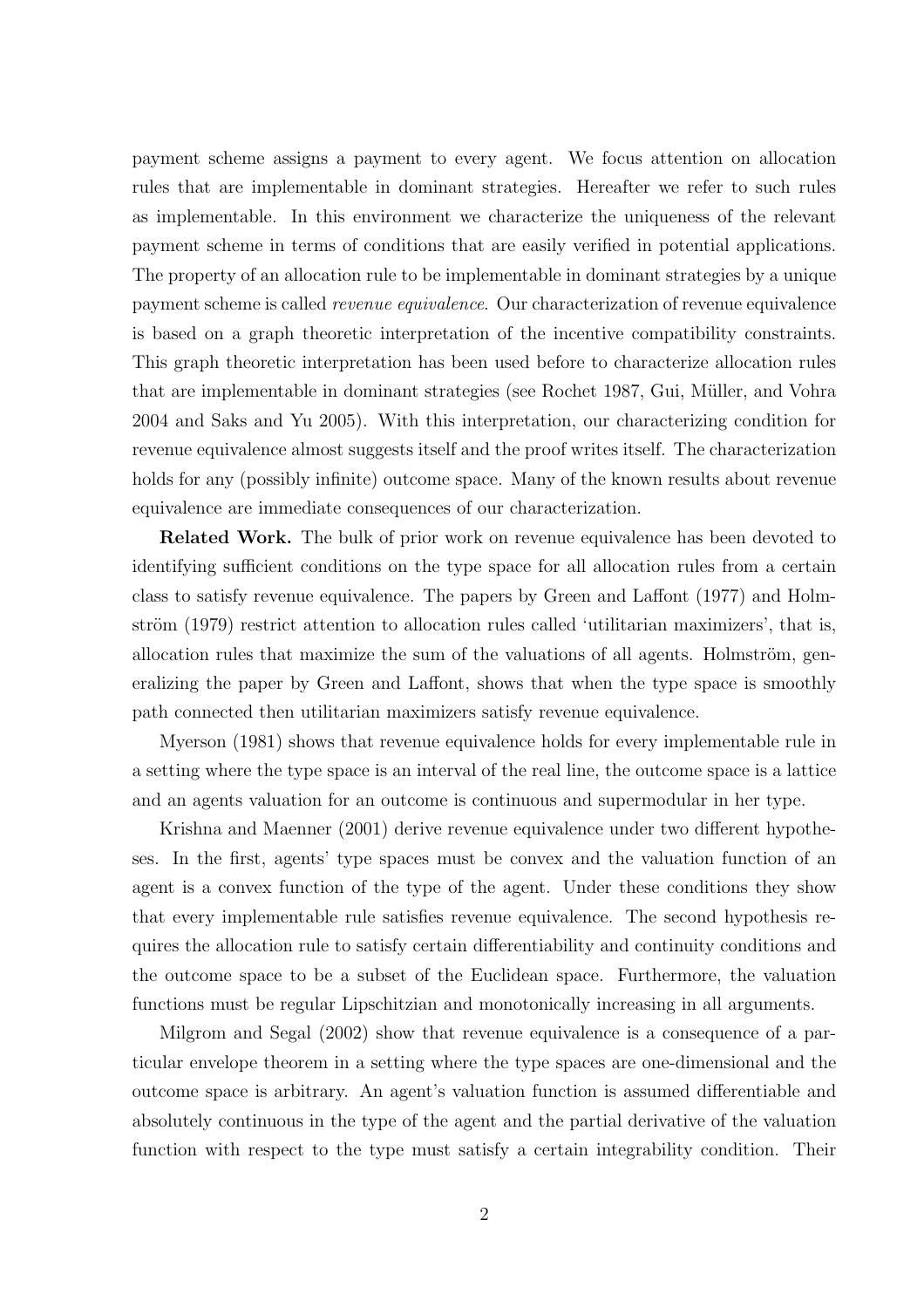result can be applied to multi-dimensional type spaces as well. In this case the type spaces must be smoothly connected and the valuation functions must be differentiable with bounded gradient.

We know of only two papers that identify necessary as well as sufficient conditions for revenue equivalence to hold. If the outcome space is finite, Suijs (1996) characterizes type spaces and valuation functions for which utilitarian maximizers satisfy revenue equivalence. Chung and Olszewski (2007) characterize type spaces and valuation functions for which every implementable allocation rule satisfies revenue equivalence, again under the assumption of a finite outcome space. From their characterization, they derive sufficient conditions on the type spaces and valuation functions that generalize known results when the outcome space is countable or a probability distribution over a finite set of outcomes. More precisely, they can show that some of the previously known conditions can be weakened.

Our characterization result differs from prior work in an important way. We identify a condition on the type spaces, the valuation functions and the implementable allocation rule together that characterizes revenue equivalence. In other words, we prove that a particular allocation rule satisfies revenue equivalence if and only if this condition is satisfied. Our characterization result differs from the one by Chung and Olszewski (2007) in three ways. First, ours holds for general outcome spaces. Second, our result implies revenue equivalence in cases where their result does not apply. In fact, given agents' type spaces and valuation functions, several allocation rules may be implementable in dominant strategies, some of which satisfy revenue equivalence and some do not. In this case, the conditions on the type space and valuation functions from their paper obviously cannot hold. However, our characterization can be used to determine which of the allocation rules do satisfy revenue equivalence. We give a simple example in Section 7. Third, the characterization in Chung and Olszewski (2007) is a corollary of our result, in the sense that their necessary and sufficient condition is naturally related to our graph theoretic interpretation of revenue equivalence. We refer to Section 7 for details. Moreover, our characterization yields elementary and direct alternative proofs for their sufficient conditions for finite and countably infinite outcome spaces.

As in Chung and Olszewski (2007), such sufficient conditions yield a number of the earlier results as immediate consequences We list some of them below. For details, we refer to Section 7.

1. By restricting attention to countable outcome spaces we can relax in Holmström (1979) the smooth connectedness condition on the type space to (topological) con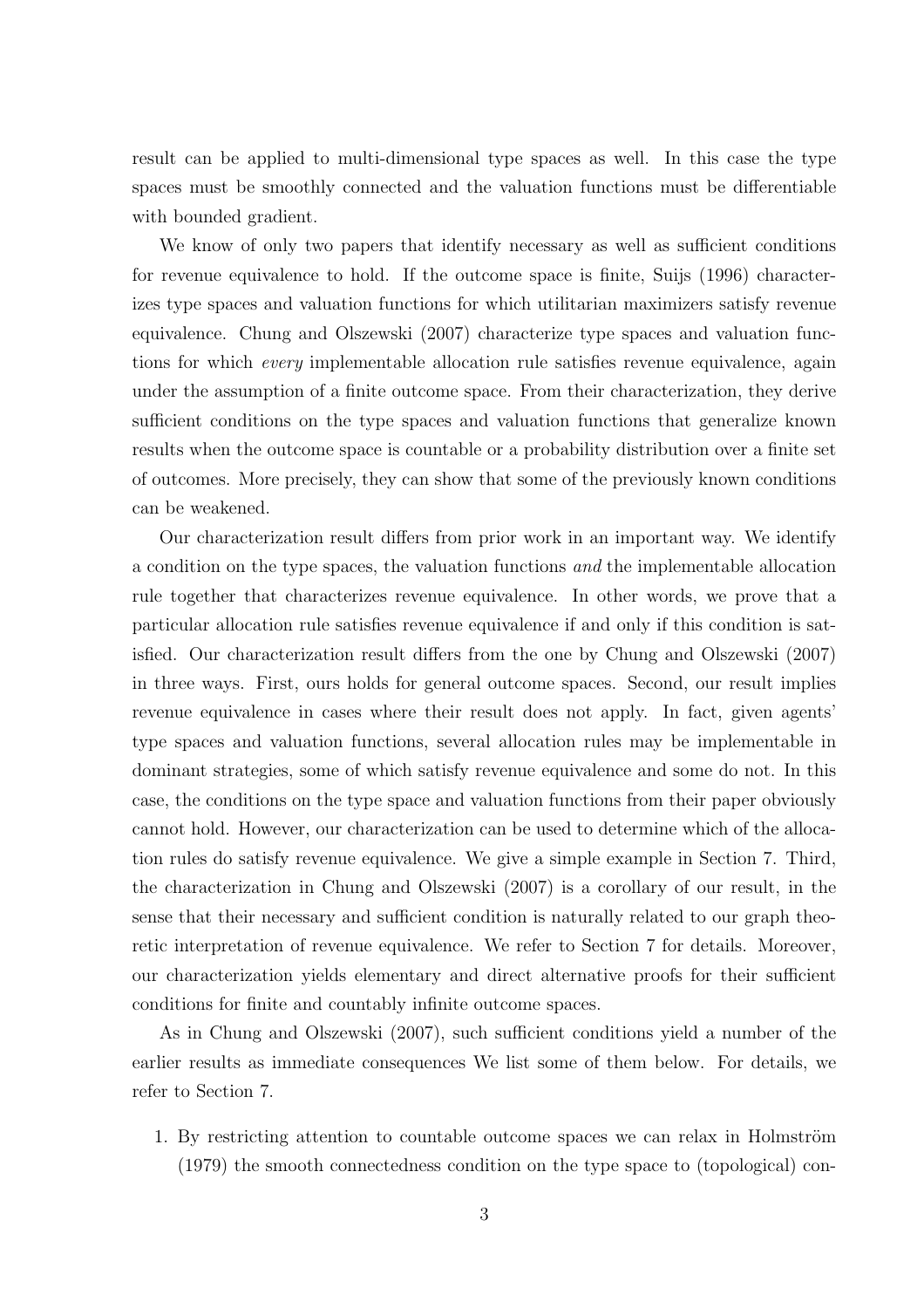nectedness. In addition, our sufficient condition applies to any allocation that can be implemented in dominant strategies rather than just utilitarian maximizers.

- 2. The sufficient condition that Suijs (1996) derives from his characterization follows as a special case.
- 3. The sufficient condition of Krishna and Maenner (2001) under their first hypothesis when the outcome space is countable follows as a special case.
- 4. The sufficient condition of Milgrom and Segal (2002) when the outcome space is countable follows as a special case.

The remainder of the paper is organized as follows. In Section 2 we introduce notation and basic definitions. In Section 3, we recall and prove some graph theoretic results. These are applied in Section 4 to derive our main result, and in Sections 5 and 6 to provide sufficient conditions for finite and countably infinite outcome spaces, respectively. In Section 7 we show how the characterization from Chung and Olszewski (2007) can be obtained as a consequence of ours and give an example to illustrate the differences between our characterization and theirs. We conclude with extensions of our characterization result to other notions of incentive compatibility in Section 8.

# 2 Setting and Basic Concepts

Denote by  $\{1, \ldots, n\}$  the set of *agents* and let A be the set of possible *outcomes*. Outcome space A is allowed to have infinitely many, even uncountably many, elements. By  $t_i$ , we denote the type of agent  $i \in \{1, \ldots, n\}$ . Let  $T_i$  be the type space of agent i. Type spaces  $T_i$ can be arbitrary sets. Agent i's preferences over outcomes are modeled by the valuation function  $v_i: A \times T_i \to \mathbb{R}$ , where  $v_i(a, t_i)$  is the valuation of agent i for outcome a when he has type  $t_i$ .

A mechanism  $(f, \pi)$  consists of an allocation rule  $f: \prod_{i=1}^{n} T_i \to A$  and a payment scheme  $\pi: \Pi_{i=1}^n T_i \to \mathbb{R}^n$ . In a direct revelation mechanism, the allocation rule chooses for a vector t of aggregate type reports of all agents an outcome  $f(t)$ , whereas the payment scheme assigns a payment  $\pi_i(t)$  to each agent i. Let the vector  $(t_i, t_{-i})$  denote the aggregate type report vector when i reports  $t_i$  and the other agents' reports are represented by  $t_{-i}$ . We assume *quasi-linear utilities*, that is, the utility of agent  $i$  when the aggregate report vector is  $(t_i, t_{-i})$  is  $v_i(f(t_i, t_{-i}), t_i) - \pi_i(t_i, t_{-i}).$ 

In a truthful mechanism, truth telling is a (weakly) dominant strategy for every agent.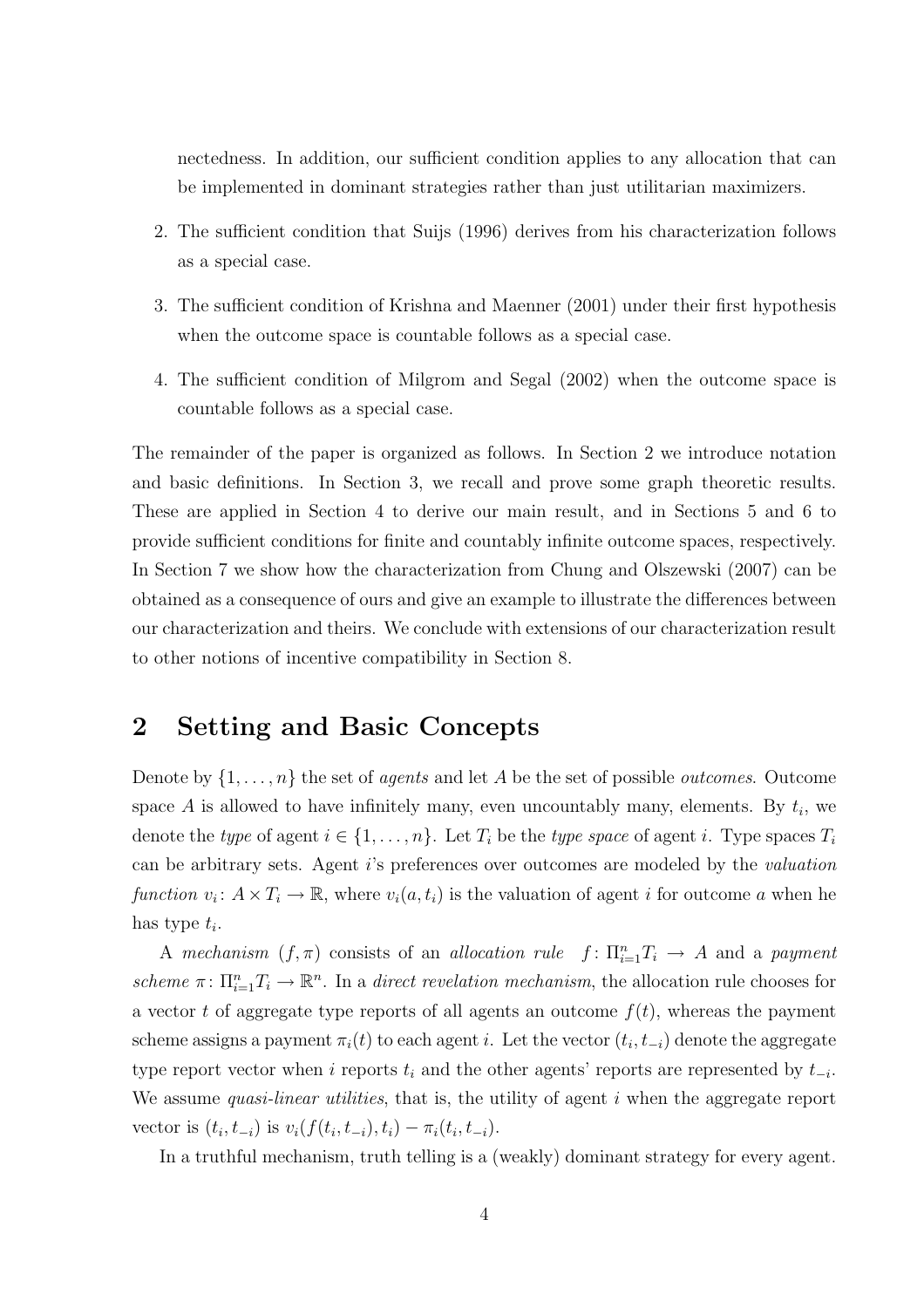Definition 1 (dominant strategy incentive compatible) A direct revelation mechanism  $(f, \pi)$  is called dominant strategy incentive compatible if for every agent i, every type  $t_i \in T_i$ , all aggregate type vectors  $t_{-i}$  that the other agents could report and every type  $s_i \in T_i$  that i could report instead of  $t_i$ :

$$
v_i(f(t_i,t_{-i}),t_i) - \pi_i(t_i,t_{-i}) \ge v_i(f(s_i,t_{-i}),t_i) - \pi_i(s_i,t_{-i}).
$$

If for allocation rule f there exists a payment scheme  $\pi$  such that  $(f, \pi)$  is a truthful mechanism, then f is called implementable in dominant strategies, short implementable.

With the exception of Section 8, we assume that the allocation rule is implementable in dominant strategies and we study the uniqueness of the corresponding payment scheme. We refer to the latter as revenue equivalence.

Definition 2 (Revenue Equivalence) An allocation rule f that is implementable in dominant strategies satisfies the revenue equivalence property if for any two dominant strategy incentive compatible mechanisms  $(f, \pi)$  and  $(f, \pi')$  and any agent i there exists a function  $h_i$  that only depends on the reported types of the other agents  $t_{-i}$  such that

$$
\forall t_i \in T_i : \pi_i(t_i, t_{-i}) = \pi'_i(t_i, t_{-i}) + h_i(t_{-i}).
$$

### 3 Unique Node Potentials in Directed Graphs

In this section, we prove two theorems about node potentials in directed graphs. The first theorem yields a necessary and sufficient condition for a graph to have a node potential that is uniquely defined up to a constant. The second theorem provides another sufficient condition for uniqueness of the node potential up to a constant. In the following sections we will make use of these results to obtain necessary and sufficient conditions for revenue equivalence to hold.

Let  $G = (V, E)$  be a directed graph with node set V and arc set E. V is allowed to be infinite. By  $\ell_{ab}$  we denote the (finite) length of the arc  $(a, b)$  from node a to node b. A path from node a to node b in G, or short  $(a, b)$ -path, is defined as  $P = (a = a_0, a_1, \ldots, a_k = b)$ such that  $(a_{i-1}, a_i) \in E$  for  $i = 1, ..., k$ . Denote by *length*(P) the length of this path. A cycle is a path with  $a = b$ . For any a, we regard the path from a to a without any edges as  $(a, a)$ -path as well and define its length as 0. We assume that G is *strongly connected*, that is, between any two nodes  $a, b \in V$ , there exists an  $(a, b)$ -path and a  $(b, a)$ -path. Define  $\mathcal{P}(a, b)$  to be the set of all  $(a, b)$ -paths.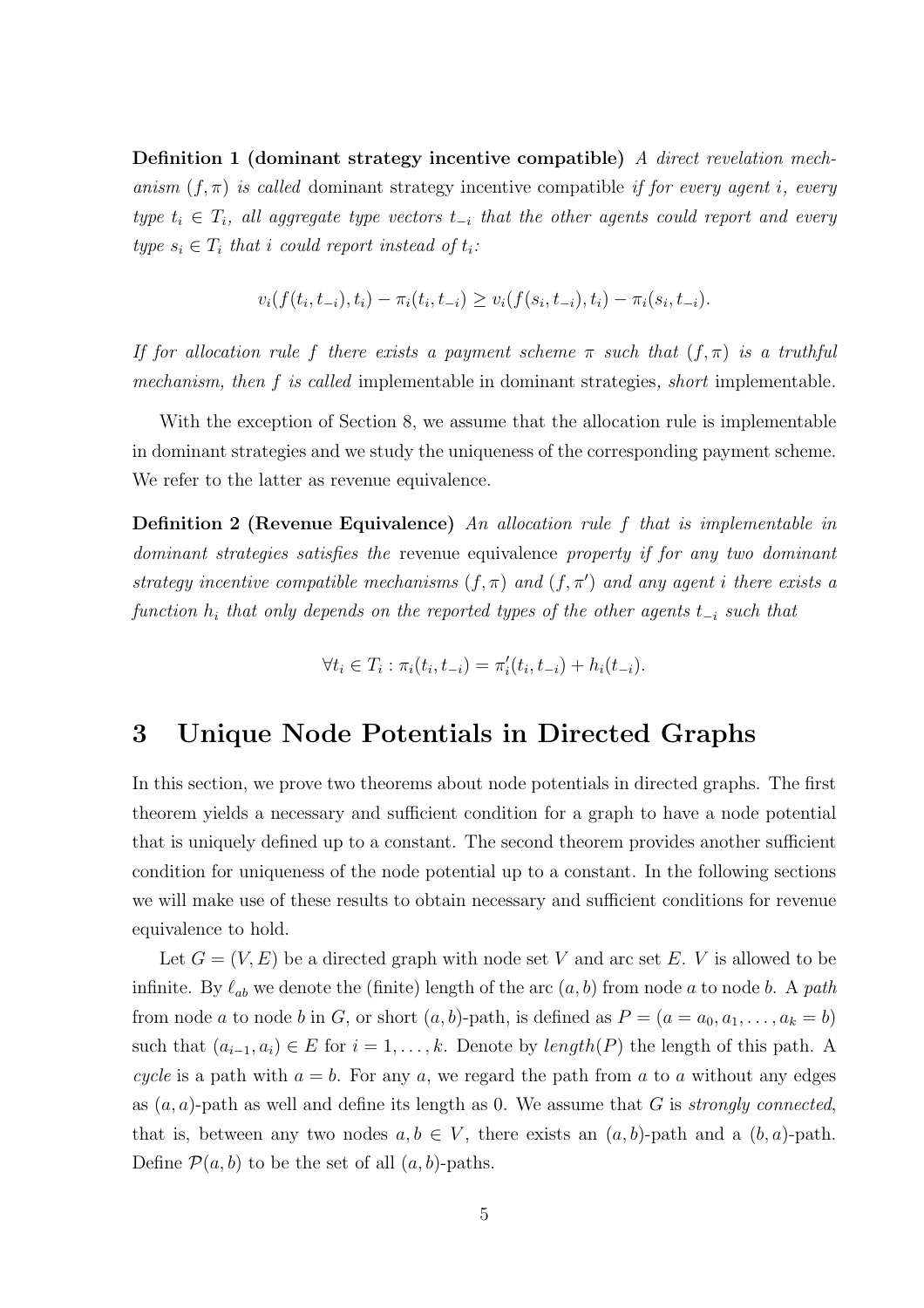**Definition 3 (Node Potential)** A node potential p is a function  $p: V \to \mathbb{R}$  such that for all arcs  $(x, y) \in E$ ,  $p(y) \leq p(x) + \ell_{xy}$ .

**Lemma 1** A graph G has a node potential if and only if it has no cycle of negative length.

*Proof.* For finite node sets  $V$ , this result is well known. In graphs without negative cycles it is possible to compute shortest paths from a fixed node a. The lengths  $dist_G(a, \cdot)$ of these paths define a node potential. On the other hand, adding up the inequalities  $p(y) - p(x) \leq \ell_{xy}$  for all edges  $(x, y)$  on a cycle proves that the cycle has nonnegative length.

The proof for the finite case can be easily extended to the non-finite case, see for example Rochet (1987) and Müller, Perea, and Wolf (2007).  $\Box$ 

If G does not contain a negative cycle, we say that it satisfies the nonnegative cycle *property*. In the following assume that  $G$  satisfies the nonnegative cycle property. Let

$$
dist_G(a, b) = \inf_{P \in \mathcal{P}(a, b)} length(P).
$$

If V is a finite set, then  $dist_G(a, b)$  simply equals the length of a shortest path from a to b in G. For infinite V, such a shortest path may not exist. Nevertheless,  $dist_G(a, b)$  is finite, since we assume that G does not have any negative cycle. In fact, fix some  $(b, a)$ -path  $P_{ba}$ , then  $length(P) \ge -length(P_{ba})$  holds for every  $(a, b)$ -path P and the infimum is finite. The next theorem is concerned with the uniqueness of a node potential in a graph without negative cycles.

**Theorem 1** Let  $G = (V, E)$  be a strongly connected directed graph that satisfies the nonnegative cycle property. Then the following statements are equivalent.

- 1. Any two node potentials in G differ only by a constant.
- 2. For all  $a, b \in V$ ,  $dist_G(a, b) + dist_G(b, a) = 0$ .

*Proof.*  $[1 \Rightarrow 2]$  The function  $dist_G(a, \cdot): V \to \mathbb{R}$  assigns to every node  $x \in V$  the infimum over the lengths of all  $(a, x)$ -paths. Clearly,  $dist_G(a, x) \leq dist_G(a, y) + \ell_{yx}$  for all  $(y, x) \in E$  and therefore  $dist_G(a, \cdot)$  is a node potential in G. Similarly,  $dist_G(b, \cdot)$ is a node potential. As any two node potentials differ only by a constant, we have that  $dist_G(a, \cdot) - dist_G(b, \cdot)$  is a constant function. Especially, for a and b we get that  $dist_G(a, a) - dist_G(b, a) = dist_G(a, b) - dist_G(b, b)$ . Clearly,  $dist_G(a, a) = dist_G(b, b) = 0$ and hence  $dist_G(a, b) + dist_G(b, a) = 0$ .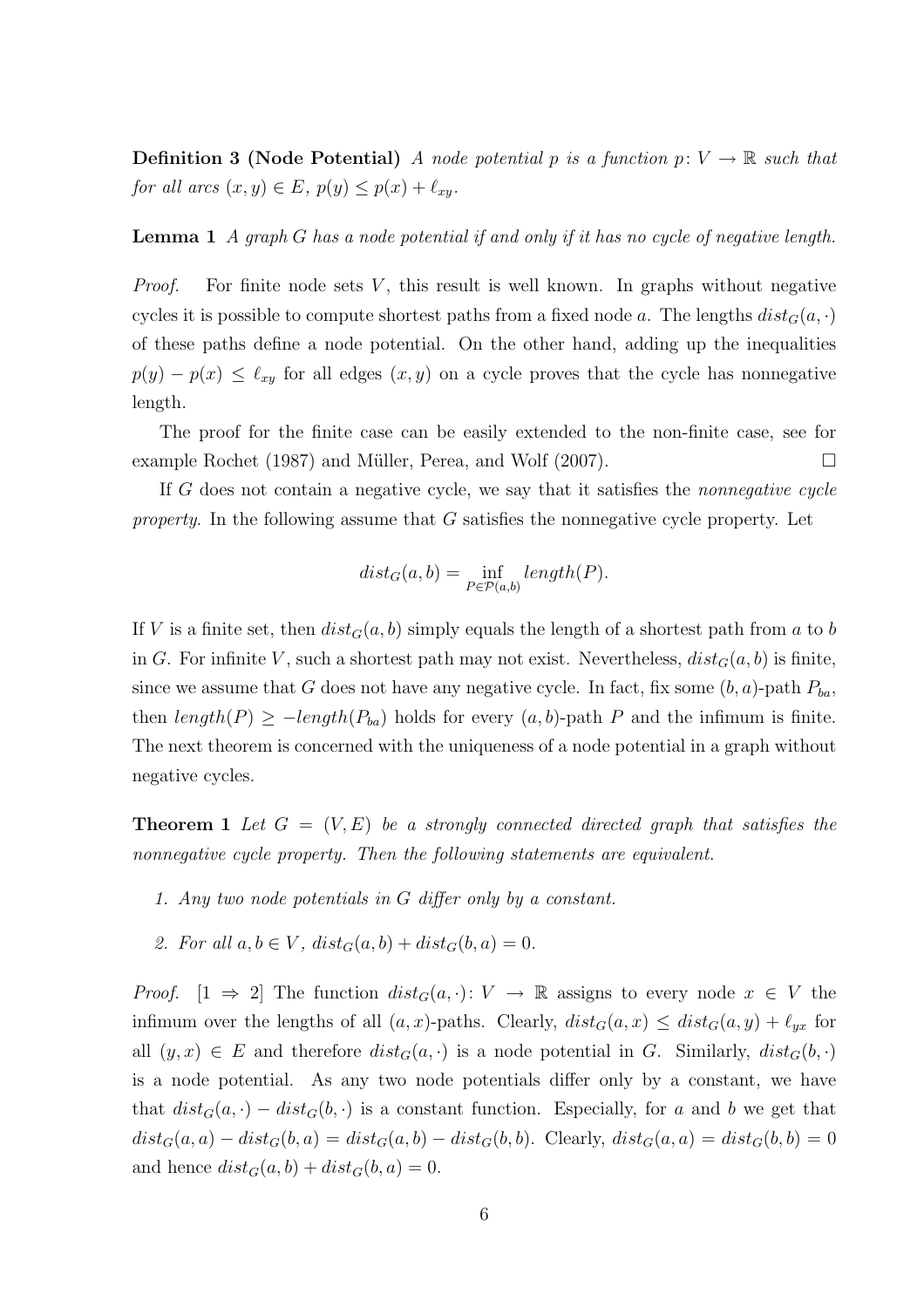$[2 \Rightarrow 1]$  Let  $a, b \in V$ . Let  $P_{ab}$  be an  $(a, b)$ -path with nodes  $a = a_0, a_1, \ldots, a_k = b$ . For any node potential  $p$  we have that

$$
p(a_1) - p(a) \le \ell_{aa_1}
$$
  
\n
$$
p(a_2) - p(a_1) \le \ell_{a_1 a_2}
$$
  
\n
$$
\vdots
$$
  
\n
$$
p(b) - p(a_{k-1}) \le \ell_{a_{k-1} b}
$$

and consequently  $p(b) - p(a) \leq length(P_{ab})$ . Therefore,

$$
p(b) - p(a) \le \inf_{P \in \mathcal{P}(a,b)} length(P) = dist_G(a,b).
$$

Similarly,  $p(a) - p(b) \leq dist_G(b, a)$ . Therefore,  $-dist_G(b, a) \leq p(b) - p(a) \leq dist_G(a, b)$ . Since  $dist_G(a, b) = -dist_G(b, a), p(b) - p(a) = dist_G(a, b)$  for any node potential p. Hence, any potential is completely defined, once  $p(a)$  has been chosen for some outcome a. Thus, any two node potentials can only differ by a constant.  $\Box$ 

Next, we define a property of the graph  $G$  that is sufficient (though not necessary) for uniqueness of node potentials up to a constant.

**Definition 4 (Two-Cycle Connected)** A graph with node set V and arc lengths  $\ell$  is called two-cycle connected if for every partition  $V_1 \cup V_2 = V$ ,  $V_1 \cap V_2 = \emptyset$ ,  $V_1, V_2 \neq \emptyset$ , there are  $a_1 \in V_1$  and  $a_2 \in V_2$  with  $\ell_{a_1 a_2} + \ell_{a_2 a_1} = 0$ .

**Theorem 2** Let G be a directed graph that satisfies the nonnegative cycle property. If G is two-cycle connected then its node potential is uniquely defined up to a constant.

*Proof.* First, we show that if G is two-cycle connected, then any two nodes  $a, b \in V$  are connected in G by a finite path with nodes  $a = a_0, a_1, \ldots, a_k = b$  such that  $\ell_{a_i a_{i+1}} + \ell_{a_{i+1} a_i} =$ 0 for  $i = 0, \ldots, k-1$ . Call such a path a zero-path. Suppose to the contrary, that there is a node  $a \in V$  that is not connected to all nodes in G by a zero-path. Define  $V_1$  to be the set containing all nodes b that can be reached from a by a zero-path. Let  $V_2 = V \setminus V_1$ . By assumption  $V_2 \neq \emptyset$ . Then, as G is two-cycle connected, there is an  $a_1 \in V_1$  and  $a_2 \in V_2$ with  $\ell_{a_1 a_2} + \ell_{a_2 a_1} = 0$  contradicting the assumption that  $a_2 \in V_2$ .

Consider  $a, b \in V$  and a zero-path  $P_{ab} = (a_0, a_1, \ldots, a_k)$ . Then  $P_{ab}$  together with the  $(b, a)$ -path  $P_{ba} = (a_k, \ldots, a_1, a_0)$  form a cycle of length 0. Note, that between any two nodes  $c, d$  on a cycle of length 0, the path from c to d on the cycle must be a shortest path, as otherwise, we could construct a negative cycle by substituting this path by a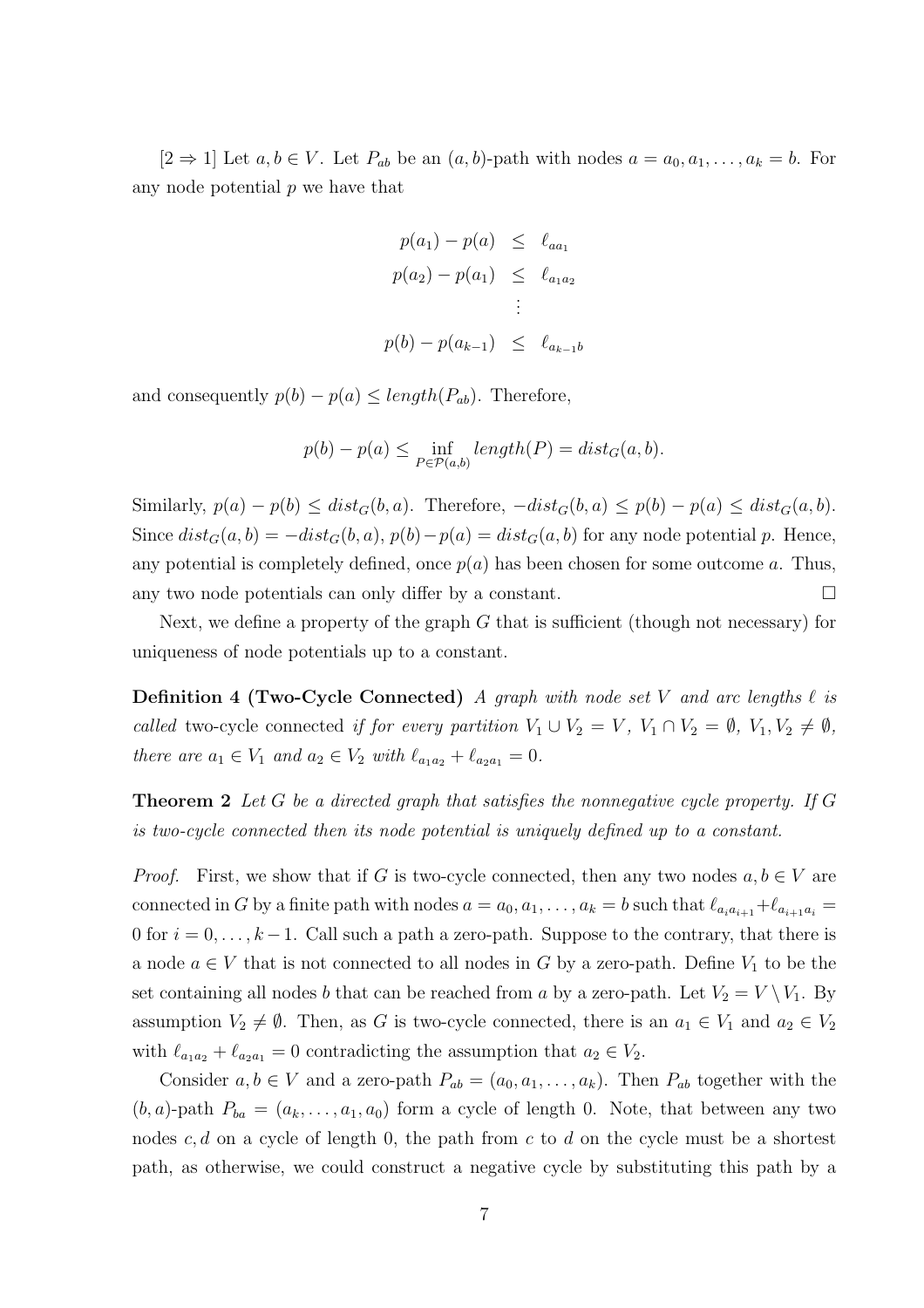shorter one. Therefore,  $dist_G(a, b) + dist_G(b, a) = length(P_{ab}) + length(P_{ba}) = 0$ . Hence, any two node potentials in G differ only by a constant due to Theorem 1.  $\Box$ 

To see that two-cycle connectedness is not necessary for the uniqueness of the node potential, consider the following example.

**Example 1** Consider graph G in Figure 1. The graph satisfies the nonnegative cycle property, and for every two nodes  $u, v \in V$ ,  $dist_G(u, v) + dist_G(v, u) = 0$ . Hence, the node potential is uniquely defined up to a constant according to Theorem 1. Notice, however, that G is not two-cycle connected, as the partition  $(\{a, c\}, \{b\})$  violates the condition of Definition 4.



Figure 1: Example

### 4 Characterization of Revenue Equivalence

We prove a necessary and sufficient condition for revenue equivalence with the aid of a graph theoretic interpretation used by Rochet (1987), Gui et al. (2004) and Saks and Yu (2005) to characterize implementable allocation rules. We also adopt some of their notation.

Fix agent i and let the reports of the other agents  $t_{-i}$  be fixed as well. For simplicity of notation we write T and v instead of  $T_i$  and  $v_i$ . Similarly, for any mechanism  $(f, \pi)$ , we regard f and  $\pi$  as functions of i's type alone, i.e.  $f: T \to A$  and  $\pi: T \to \mathbb{R}$ . If  $(f, \pi)$ is dominant strategy incentive compatible, it is easy to see that for any pair of types  $s, t \in T$  such that  $f(t) = f(s) = a$  for some  $a \in A$ , the payments must be equal, i.e.  $\pi(t) = \pi(s) =: \pi_a$ . Hence, the payment of agent i is completely defined if the numbers  $\pi_a$  are defined for all outcomes  $a \in A$  such that  $f^{-1}(a)$  is nonempty. Therefore, we may without loss of generality restrict attention to the case where  $f$  is onto. For an allocation rule f, let us define the complete directed and possibly infinite allocation graph  $G_f$  with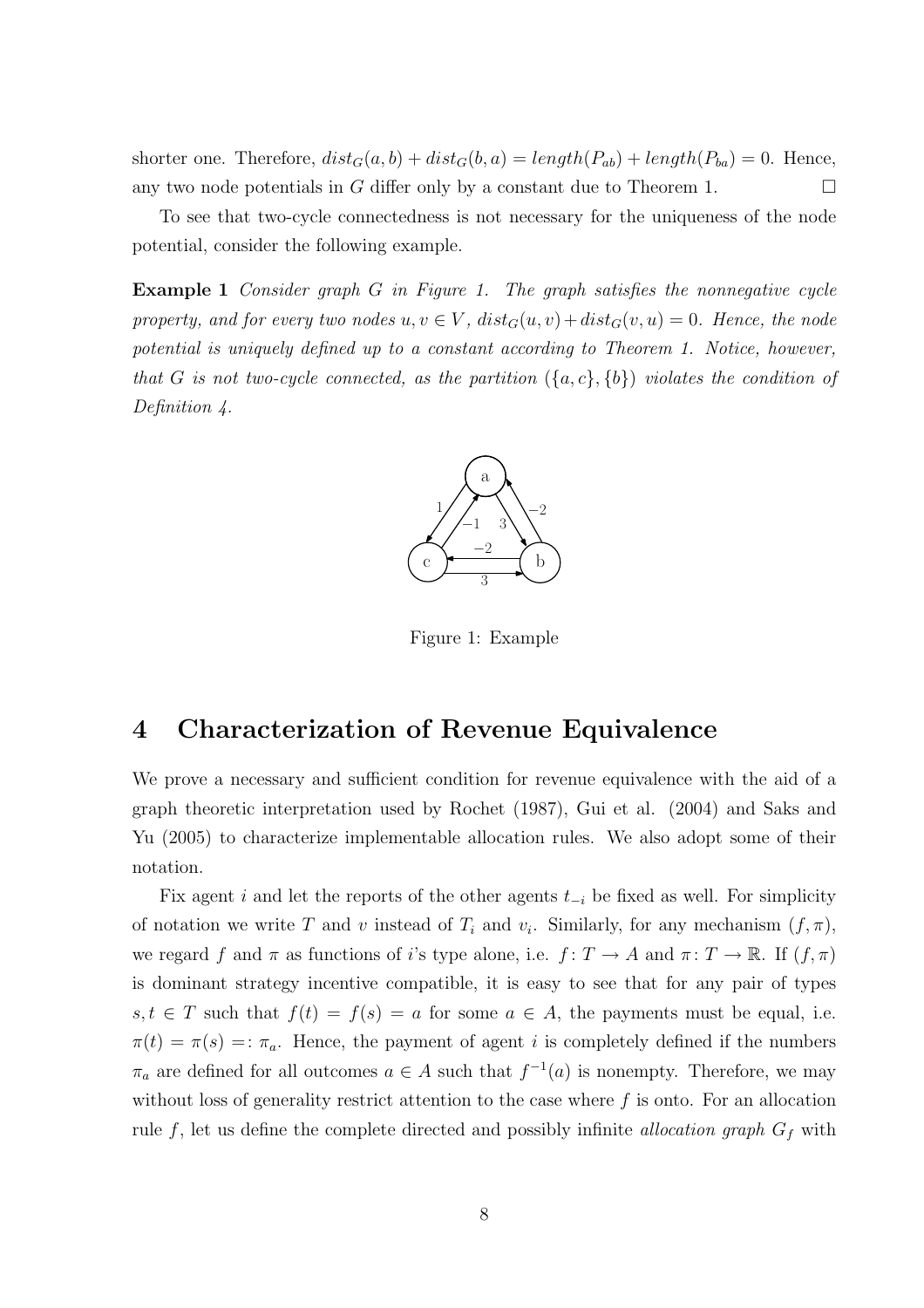node set  $A^3$ . Between any two nodes  $a, b \in A$ , there is a directed arc with length<sup>4</sup>

$$
\ell_{ab} = \inf_{t \in f^{-1}(b)} (v(b, t) - v(a, t)).
$$

As  $G_f$  is complete, it is also strongly connected.

**Observation 1** Let f be an allocation rule. Payment schemes  $\pi$  such that  $(f, \pi)$  is a dominant strategy incentive compatible mechanism, correspond to node potentials in each of the allocation graphs  $G_f$  that are obtained from a combination of an agent and a report vector of the other agents.

*Proof.* Assume f is implementable. Fix agent i and the reports  $t_{-i}$  of the other agents. Regard the corresponding allocation graph  $G_f$ . As already mentioned above, for any pair of types  $s, t \in T$  such that  $f(t) = f(s) = a$  for some  $a \in A$ , the payments must be equal, i.e.  $\pi(t) = \pi(s) = \pi_a$ . Therefore,  $\pi$  is indeed a function assigning a real number to every node in the graph. Incentive compatibility implies for any two outcomes  $a, b \in A$  and all  $t \in f^{-1}(b)$  that  $v(b, t) - \pi_b \ge v(a, t) - \pi_a$ , hence,  $\pi_b \le \pi_a + \ell_{ab}$ . The latter is the definition of a node potential in  $G_f$ .

For the other direction, define the payment  $\pi$  for agent i as follows. For any report vector of the other agents  $t_{-i}$ , consider the corresponding allocation graph  $G_f$ . At aggregate report vector  $(t_i, t_{-i})$  with outcome  $a = f(t_i, t_{-i})$ , let the payment be equal to a node potential  $\pi_a$  in  $G_f$ . Incentive compatibility now follows from the fact that  $\pi$  is a node potential, similarly to the above.  $\Box$ 

Clearly, the allocation graphs can be defined for any allocation rule such that all arc lengths are finite. Observation 1 together with Theorem 1 therefore also yields a characterization of allocation rules that are implementable in dominant strategies.

**Observation 2** The allocation rule f is implementable in dominant strategies if and only if all allocation graphs  $G_f$  obtained from a combination of an agent and a report vector of the other agents satisfy the nonnegative cycle property.

From the observations above it follows that for any allocation rule  $f$  that is implementable in dominant strategies, there exist node potentials in all allocation graphs  $G_f$ .

<sup>&</sup>lt;sup>3</sup>Clearly, the allocation graph depends on the agent i and reports  $t_{-i}$  of the other agents. In order to keep notation simple, we will suppress this dependence on i and  $t_{-i}$  and will simply write  $G_f$ .

<sup>&</sup>lt;sup>4</sup>We assume that arc length are strictly larger than  $-\infty$ . For allocation rules implementable in dominant strategies this is no restriction, as the incentive compatibility constraints imply finiteness of the arc lengths.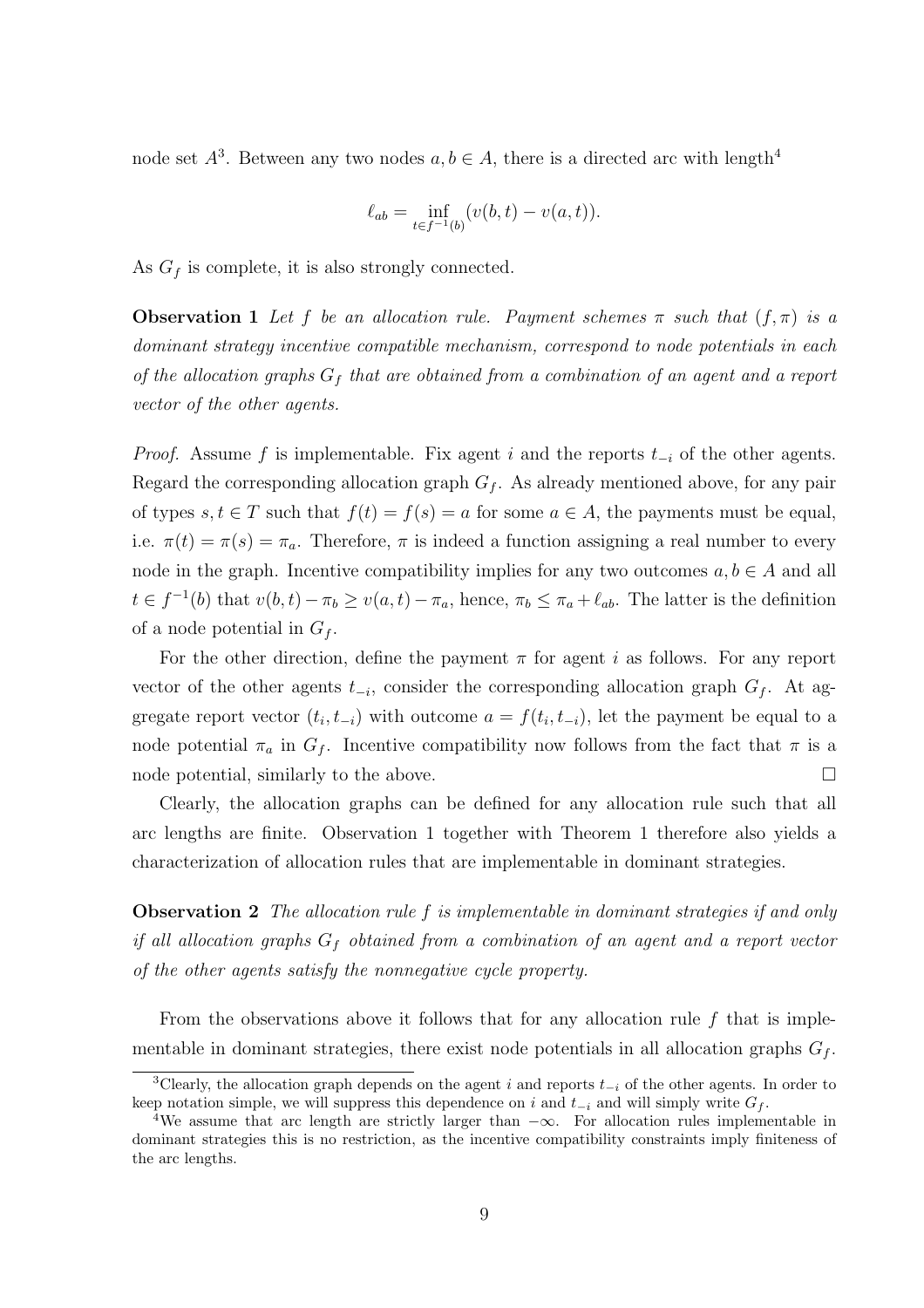Furthermore, f satisfies revenue equivalence if and only if in all allocation graphs  $G_f$  the node potential is uniquely defined up to a constant. Combining this with Theorem 1 yields our main theorem.

Theorem 3 (Characterization of Revenue Equivalence) Let f be an allocation rule that is implementable in dominant strategies. Then f satisfies revenue equivalence if and only if in all allocation graphs  $G_f$  obtained from a combination of an agent and a report vector of the other agents,  $dist_{G_f}(a, b) + dist_{G_f}(b, a) = 0$  for all  $a, b \in A$ .

To conclude this section, we give an illustrating example.

**Example 2** Consider one agent with type space  $T = \{x, y, z\}$  and let the outcome space be  $A = \{a, b, c\}$ . The valuations are given by the following table.

|                  | $\mathbf{a}$ | b | Ć |
|------------------|--------------|---|---|
| $\boldsymbol{x}$ | 2            | 4 | 3 |
| $\mathcal{Y}$    |              | 4 |   |
| z                |              | 5 | 3 |

Consider allocation rule f with  $f(x) = a$ ,  $f(y) = b$ ,  $f(z) = c$ . Then the allocation graph is the graph  $G_f$  pictured in Figure 1 of Section 3. The allocation rule f is implementable in dominant strategies, as all cycles in the graph are non-negative. As  $G_f$ satisfies the distance condition from Theorem 3, revenue equivalence holds.

# 5 Application to Finite Outcome Spaces

In this section, we prove revenue equivalence for finite outcome spaces when type spaces and valuation functions satisfy very weak assumptions. From now on, we assume that type spaces are subsets of a Euclidian space, i.e.  $T_i \subseteq \mathbb{R}^{k_i}$  for every agent i. Recall that a subset T of a topological space is connected if it cannot be covered non-trivially by the disjoint union of two open sets. That is, there exist no open sets  $T_1, T_2$  with  $T \subseteq T_1 \cup T_2$ ,  $T_1 \cap T_2 = \emptyset$ ,  $T \cap T_1 \neq \emptyset$  and  $T \cap T_2 \neq \emptyset$ . We prove the following.

**Theorem 4** Let A be a finite outcome space. Let each agent  $i \in \{1, \ldots, n\}$  have types from the (topologically) connected type space  $T_i\subseteq \mathbb{R}^{k_i}$ . Let each agent's valuation function  $v_i(a, \cdot)$  be a continuous function in the type of the agent for every  $a \in A$ .

Then, every allocation rule  $f: \prod_{i=1}^n T_i \to A$  that is implementable in dominant strategies satisfies revenue equivalence.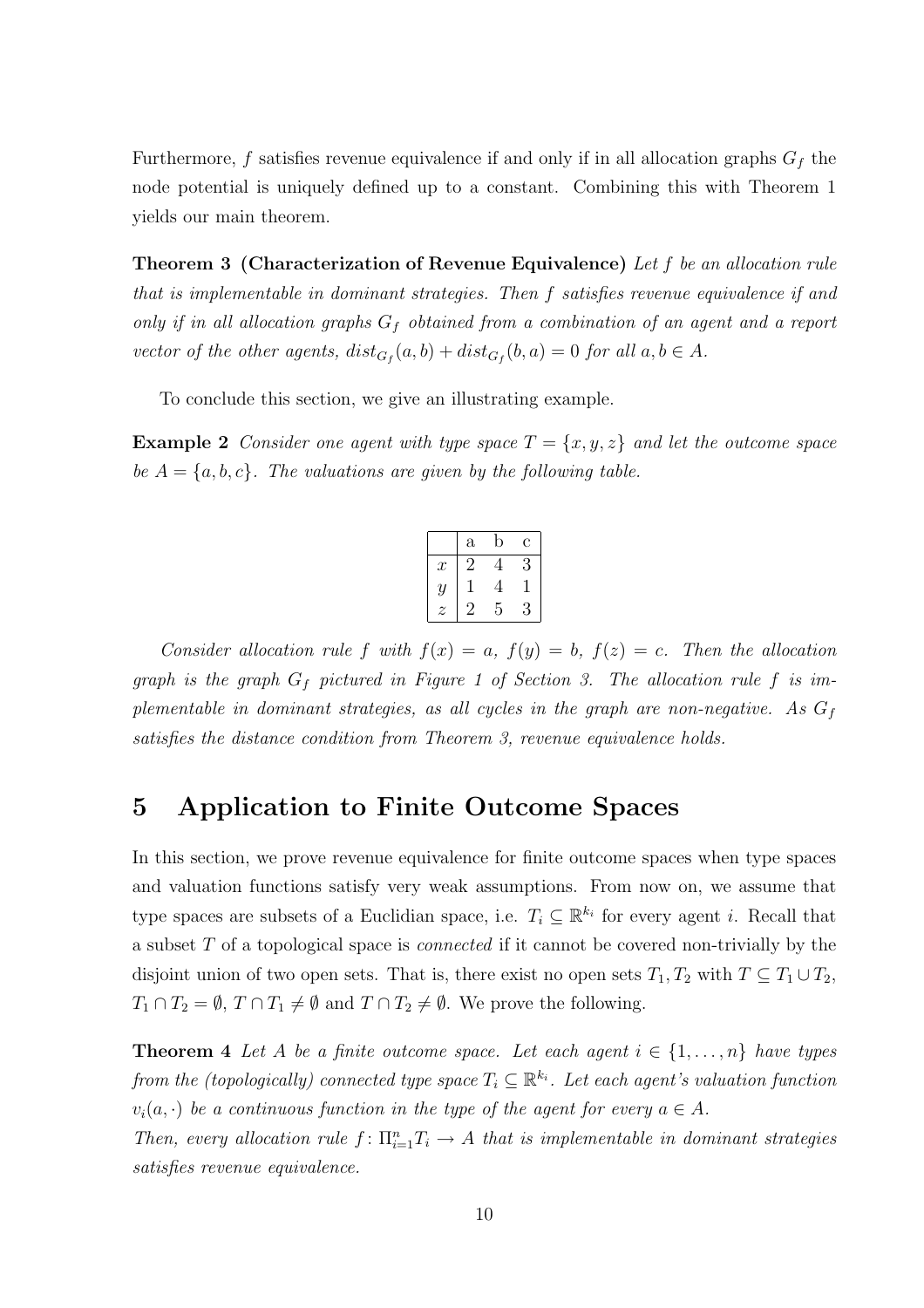Independently Chung and Olszewski (2007) show how to derive Theorem 4 from their characterization of revenue equivalence. We refer the reader to Section 7 for further details. In order to prove Theorem 4, we need the following fact from topology that can be found e.g. in Munkres (2000).

**Fact 1** Let  $T \subseteq \mathbb{R}^k$  be a connected set. Then any partition of T into subsets  $T_1, T_2 \neq \emptyset$ ,  $T_1 \cup T_2 = T$ ,  $T_1 \cap T_2 = \emptyset$  satisfies  $\overline{T}_1 \cap \overline{T}_2 \neq \emptyset$ , where  $\overline{T}_i$  is the closure of  $T_i$  in  $T$ .

Now, we are able to prove the theorem.

*Proof (Theorem 4).* Consider a single agent with type space T and valuation function  $v$ . Regard f as a function on T as before. Let  $A_1 \cup A_2 = A$ ,  $A_1 \cap A_2 = \emptyset$ ,  $A_1, A_2 \neq \emptyset$  be a partition of A. Then,  $T = f^{-1}(A_1) \cup f^{-1}(A_2)$ ,  $f^{-1}(A_1) \cap f^{-1}(A_2) = \emptyset$  is a partition of T and  $f^{-1}(A_1), f^{-1}(A_2) \neq \emptyset$ , since f is onto. According to the fact above, there exists  $t \in \overline{f^{-1}(A_1)} \cap \overline{f^{-1}(A_2)}$ . Hence, there are sequences  $(t_1^n) \subseteq f^{-1}(A_1)$  and  $(t_2^n) \subseteq f^{-1}(A_2)$ with  $\lim_{n\to\infty} t_1^n = \lim_{n\to\infty} t_2^n = t$ . As A is finite, there must be  $a_1 \in A_1$  and  $a_2 \in A_2$  and subsequences  $(t_1^{n_k}) \subseteq (t_1^n)$  and  $(t_2^{n_m}) \subseteq (t_2^n)$  with  $f(t_1^{n_k}) = a_1$  for all k and  $f(t_2^{n_m}) = a_2$  for all  $m$ . Since  $v$  is continuous in the type,

$$
0 = v(a_2, t) - v(a_1, t) + v(a_1, t) - v(a_2, t)
$$
  
= 
$$
\lim_{n \to \infty} (v(a_2, t_2^{n_m}) - v(a_1, t_2^{n_m}) + v(a_1, t_1^{n_k}) - v(a_2, t_1^{n_k})).
$$

According to the definition of the arc length in  $G_f$ , the latter can be bounded from below as follows.

$$
\lim_{n \to \infty} (v(a_2, t_2^{n_m}) - v(a_1, t_2^{n_m}) + v(a_1, t_1^{n_k}) - v(a_2, t_1^{n_k})) \ge \ell_{a_1 a_2} + \ell_{a_2 a_1} \ge 0.
$$

The last inequality is true, since  $G_f$  has no negative cycles. Hence, all inequalities are equalities and  $\ell_{a_1 a_2} + \ell_{a_2 a_1} = 0$ . Consequently,  $G_f$  is two-cycle connected. The claim follows from Theorem 2 and Observation 1.  $\Box$ 

Notice that we cannot omit the continuity assumption, as the following example demonstrates.

**Example 3** Let there be one agent with type  $t \in [0,1]$  and two outcomes  $A = \{a,b\}$ . Let the agent's valuation be  $v(a, t) = 1$ , if  $t < 1/2$  and  $v(a, t) = 0$ , if  $t \ge 1/2$ . Let  $v(b, t) = 1/2$ for all t. That is,  $v(a, \cdot)$  is discontinuous at  $t = 1/2$ . Let the allocation rule be the efficient one, i.e.,  $f(t) = a$  for  $t < 1/2$  and  $f(t) = b$  otherwise. Then dominant strategy incentive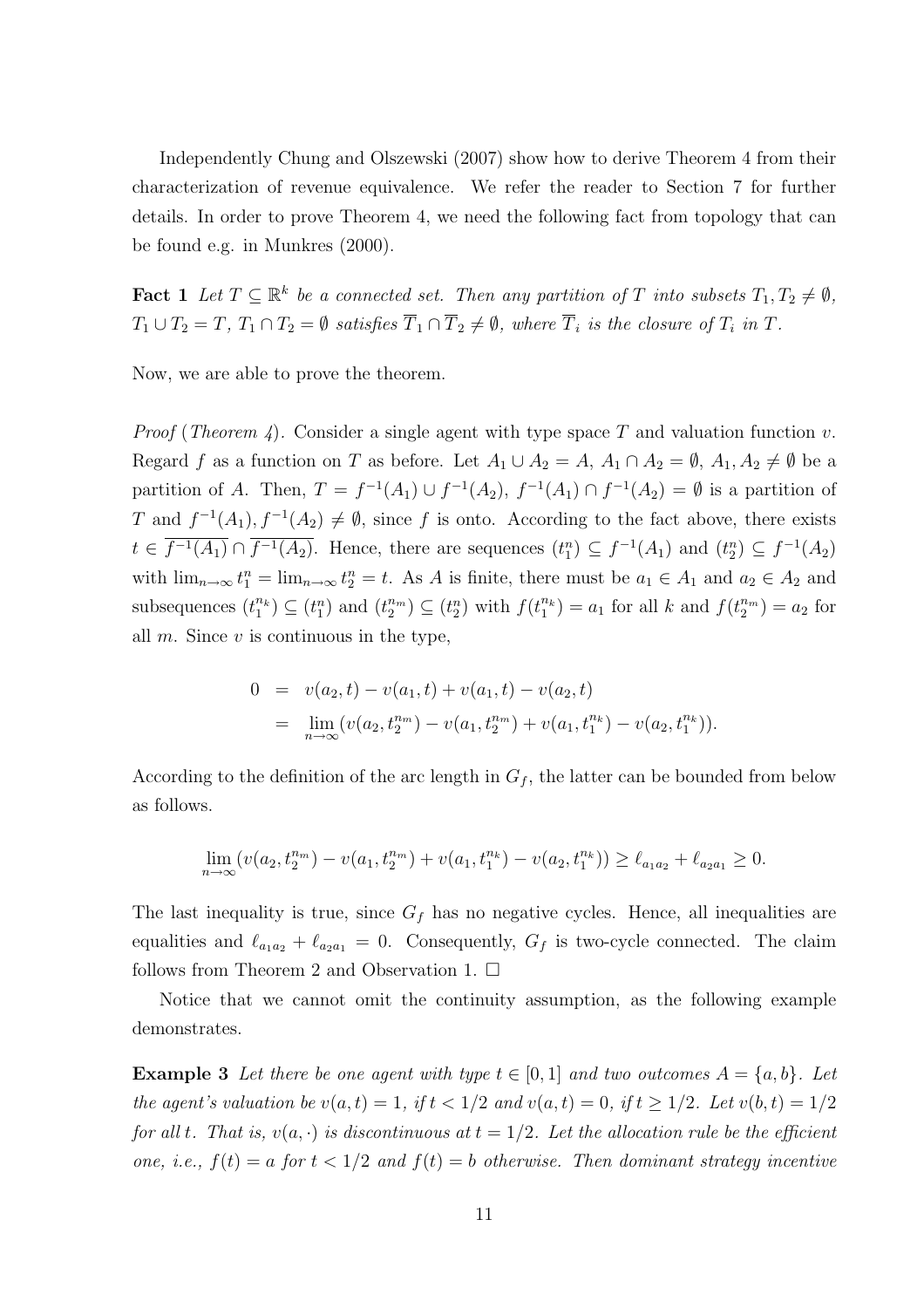compatibility is equivalent to  $1 - \pi_a \geq 1/2 - \pi_b$  and  $1/2 - \pi_b \geq -\pi_a$ , which is satisfied whenever  $|\pi_a - \pi_b| \leq 1/2$ . For instance,  $\pi_a = \pi_b = 0$  or  $\pi'_a = 1/2$ ,  $\pi'_b = 0$  are two payment schemes that make f truthful, but  $\pi$  and  $\pi'$  do not differ by a constant.

If the type space is not connected, there are examples of the same flavor as Example 3, where the payment scheme is not unique. However, even if the valuation function is not continuous everywhere, sufficient conditions for revenue equivalence can be proven using Theorem 2. Indeed, if the valuation functions are continuous at particular type vectors as they are constructed in the proof, two-cycle connectedness of the graphs  $G_f$  follows. Also, if  $T$  is path connected and between any two types there exists a continuous path such that the valuation functions are continuous along this path, we can make use of Theorem 2.

## 6 Countably Infinite Outcome Spaces

Inspired by Chung and Olszewski (2007), we investigate the case of countably infinite outcome spaces in this section. Again, the graph theoretic results from Section 3 yield an elementary proof for revenue equivalence under weak assumptions, which we consider to be simpler than the proof by Chung and Olszewski for the same result.

Let  $A$  be a countably infinite outcome set. For the moment, we identify the type space of agent i with the set of infinite vectors that have a component for every outcome. That is,  $T_i \subseteq \mathbb{R}^A$  and  $t_a = v_i(a, t)$ . Our aim is to prove a result similar to Theorem 4. We equip  $\mathbb{R}^A$  with a topology that is defined by means of  $\varepsilon$ -balls. Let  $B_{\varepsilon}(t) = \{s \in$  $\mathbb{R}^A$  s.t.  $\sup_{a \in A} |t_a - s_a| < \varepsilon$  be the  $\varepsilon$ -ball around t in  $\mathbb{R}^A$ . Define an open set in  $\mathbb{R}^A$  as a set  $S \subseteq \mathbb{R}^A$  such that  $t \in S$  implies that  $B_{\varepsilon}(t) \subseteq S$  for some  $\varepsilon > 0$ . It is straightforward to check that this indeed defines a topology on  $\mathbb{R}^{A}$ . We prove the following theorem that can also be found in Chung and Olszewski (2007).

**Theorem 5** Let A be a countable outcome space. Let the type space  $T_i \subseteq \mathbb{R}^A$  for every agent i be (topologically) connected with respect to the above defined topology. Then, every allocation rule  $f: \prod_{i=1}^n T_i \to A$  that is implementable in dominant strategies satisfies revenue equivalence.

Note that Theorem 5 generalizes Theorem 4. While the proof of Theorem 4 follows easily from Theorem 2, this approach fails in the infinite case, and in fact, our proof of Theorem 5 is based on Theorem 1 rather than 2. That is why we gave the case of finite A an independent treatment in the previous section.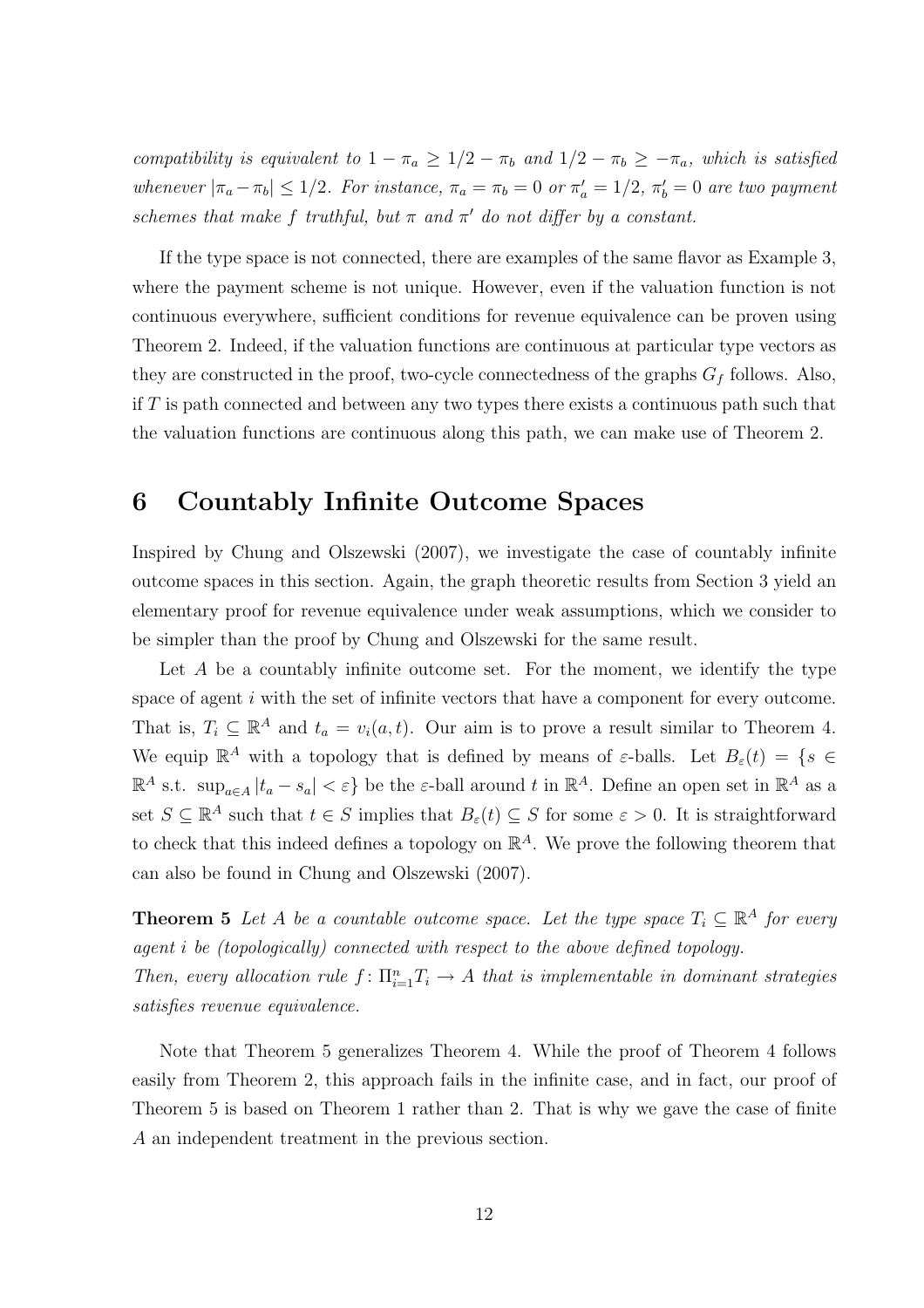*Proof (Theorem 5).* Let f be an allocation rule implementable in dominant strategies which does not satisfy revenue equivalence. According to Theorem 3, there is an agent  $i$ and a report vector of the other agents  $t_{-i}$  with corresponding allocation graph  $G_f$  and  $a^*, b^* \in A$  such that  $dist_{G_f}(a^*, b^*) + dist_{G_f}(b^*, a^*) > 0$ . Let T be the type space of i and regard f as a function on T as before. As A is countable, the set  $\{dist_{G_f}(a^*,x)$  +  $dist_{G_f}(x, a^*) | x \in A$  contains only countably many values<sup>5</sup>. Hence, there exists a  $\delta > 0$ such that the sets  $A_1 = \{x \mid dist_{G_f}(a^*, x) + dist_{G_f}(x, a^*) < \delta\}$  and  $A_2 = \{x \mid dist_{G_f}(a^*, x) +$  $dist_{G_f}(x, a^*) > \delta$  are both non-empty and together yield a partition of A. Then, the sets  $T_1 = f^{-1}(A_1)$  and  $T_2 = f^{-1}(A_2)$  are non-empty and yield a partition of the type space T.  $T_1$  is a proper subset of T. We will show that  $T_1$  is open and closed, implying that T is not connected.

 $T_1$  is open: Let  $t \in T_1$ . Let  $f(t) = x \in A_1$ . Then,  $dist_{G_f}(a^*, x) + dist_{G_f}(x, a^*) = \delta - \varepsilon$ for some  $\varepsilon = \varepsilon(x) > 0$ . Let  $s \in B_{\varepsilon/2}(t)$  and  $y = f(s)$ . Then the following is true:

$$
dist_{G_f}(a^*, y) + dist_{G_f}(y, a^*) \leq dist_{G_f}(a^*, x) + \ell_{xy} + \ell_{yx} + dist_{G_f}(x, a^*)
$$
  
\n
$$
\leq dist_{G_f}(a^*, x) + dist_{G_f}(x, a^*) + s_y - s_x + t_x - t_y
$$
  
\n
$$
\leq dist_{G_f}(a^*, x) + dist_{G_f}(x, a^*) + |s_y - t_y| + |t_x - s_x|
$$
  
\n
$$
< \delta - \varepsilon + \frac{\varepsilon}{2} + \frac{\varepsilon}{2}
$$
  
\n
$$
= \delta
$$

Hence  $dist_{G_f}(a^*, y) + dist_{G_f}(y, a^*) < \delta$ . Thus  $y \in A_1$  and  $s \in T_1$ . Consequently,  $B_{\varepsilon/2}(t) \subseteq$  $T_1$  and  $T_1$  is open.

 $T_1$  is closed: Let  $(t^n)_{n\in\mathbb{N}}$  be a sequence in  $T_1$  that converges to  $t \in T$  with respect to the above defined topology. Suppose for contradiction that  $t \in T_2$ . Let  $x = f(t)$ . Then  $dist_{G_f}(a^*, x) + dist_{G_f}(x, a^*) = \delta + \varepsilon_x$  for some  $\varepsilon = \varepsilon(x) > 0$ . Choose  $n_0$  such that  $\sup_{a\in A}|t_a^{n_0}-t_a| < \varepsilon/2$ . Let  $y = f(t^{n_0})$ . As  $t^{n_0} \in T_1$ ,  $dist_{G_f}(a^*,y) + dist_{G_f}(y,a^*) < \delta$ .

<sup>5</sup>We were inspired by Chung and Olszewski (2007) to use countability this way.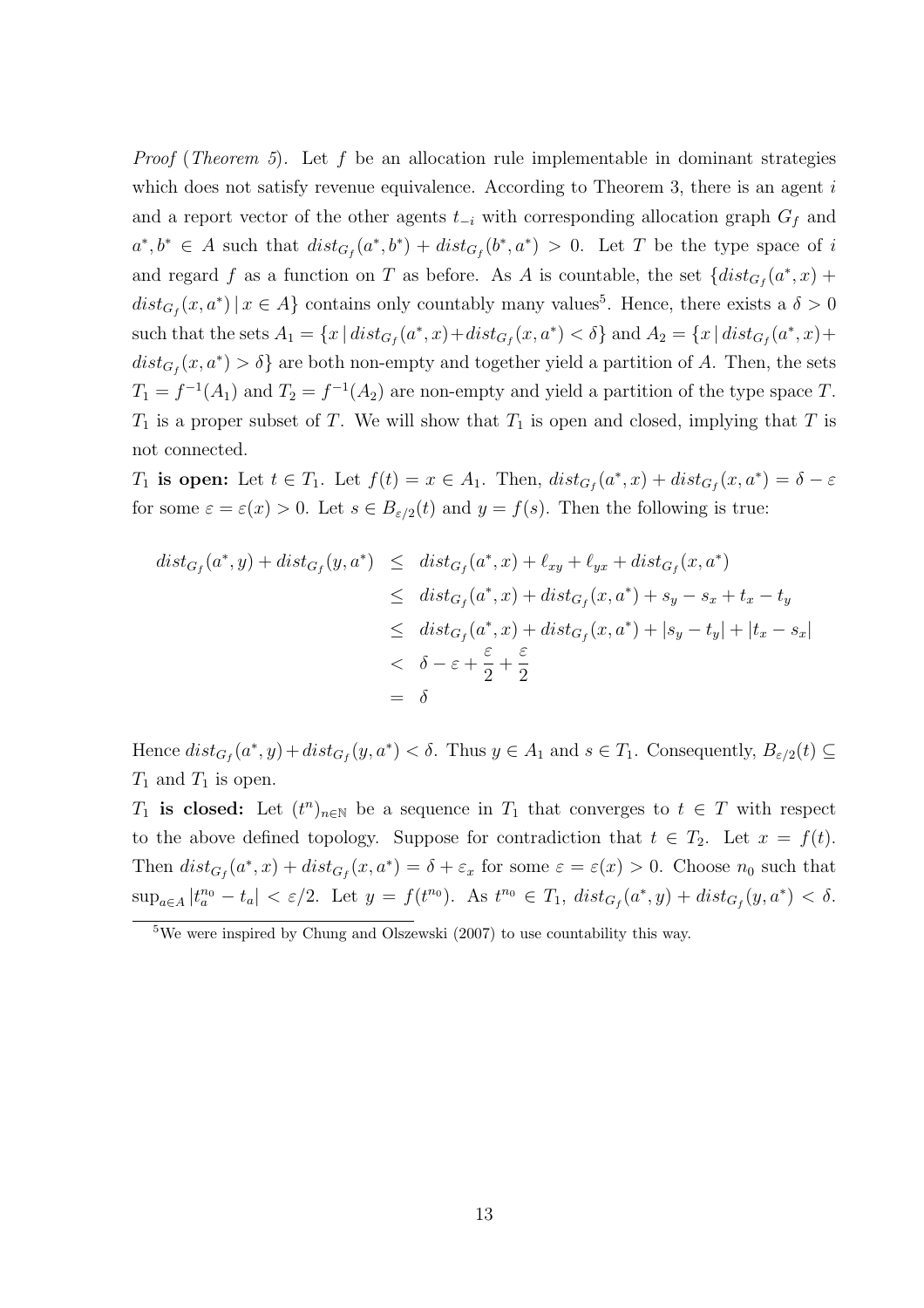Then the following holds:

$$
\delta + \varepsilon = dist_{G_f}(a^*, x) + dist_{G_f}(x, a^*)
$$
\n
$$
\leq dist_{G_f}(a^*, y) + \ell_{yx} + \ell_{xy} + dist_{G_f}(y, a^*)
$$
\n
$$
< \delta + \ell_{yx} + \ell_{xy}
$$
\n
$$
\leq \delta + t_x - t_y + t_y^{n_0} - t_x^{n_0}
$$
\n
$$
\leq \delta + |t_x - t_x^{n_0}| + |t_y - t_y^{n_0}|
$$
\n
$$
< \delta + \frac{\varepsilon}{2} + \frac{\varepsilon}{2}
$$
\n
$$
= \delta + \varepsilon,
$$

a contradiction.  $\Box$ 

Now we abandon the identification of type spaces with vectors in  $\mathbb{R}^A$  and return to the explicit use of valuation functions. We obtain the following corollary.

Corollary 1 Let A be a countable outcome space. Let each agent  $i \in \{1, \ldots, n\}$  have types from the (topologically) connected type space  $T_i \subseteq \mathbb{R}^{k_i}$ . Let each agent's valuation function  $v_i: T_i \to \mathbb{R}^A$  be a continuous function with respect to the above defined topology on  $\mathbb{R}^A$ .

Then, every allocation rule  $f: \prod_{i=1}^n T_i \to A$  that is implementable in dominant strategies satisfies revenue equivalence.

*Proof.* As the  $v_i$  are continuous and the  $T_i$  are connected,  $v_i(T_i)$  is connected for every agent. The result follows immediately from Theorem 5.  $\Box$ 

Notice that continuity of  $v_i: T_i \to \mathbb{R}^A$  with respect to the above defined topology is a different notion than continuity of  $v_i(a, \cdot)$  for every  $a \in A$ . Especially, the latter does not imply the former.

An example in Holmström (1979) demonstrates that Theorem 4 and Corollary 1 cannot be generalized to the case of an uncountable outcome space. In that example, there is one agent with a one-dimensional type from a compact interval on the real line and continuous valuation function. The outcome space is a compact interval as well and Holström shows that revenue equivalence fails.

# 7 Deducing Existing Results

In this section, we show how the characterization of Chung and Olszewski (2007) follows from our main result and comment briefly on the results in other papers on revenue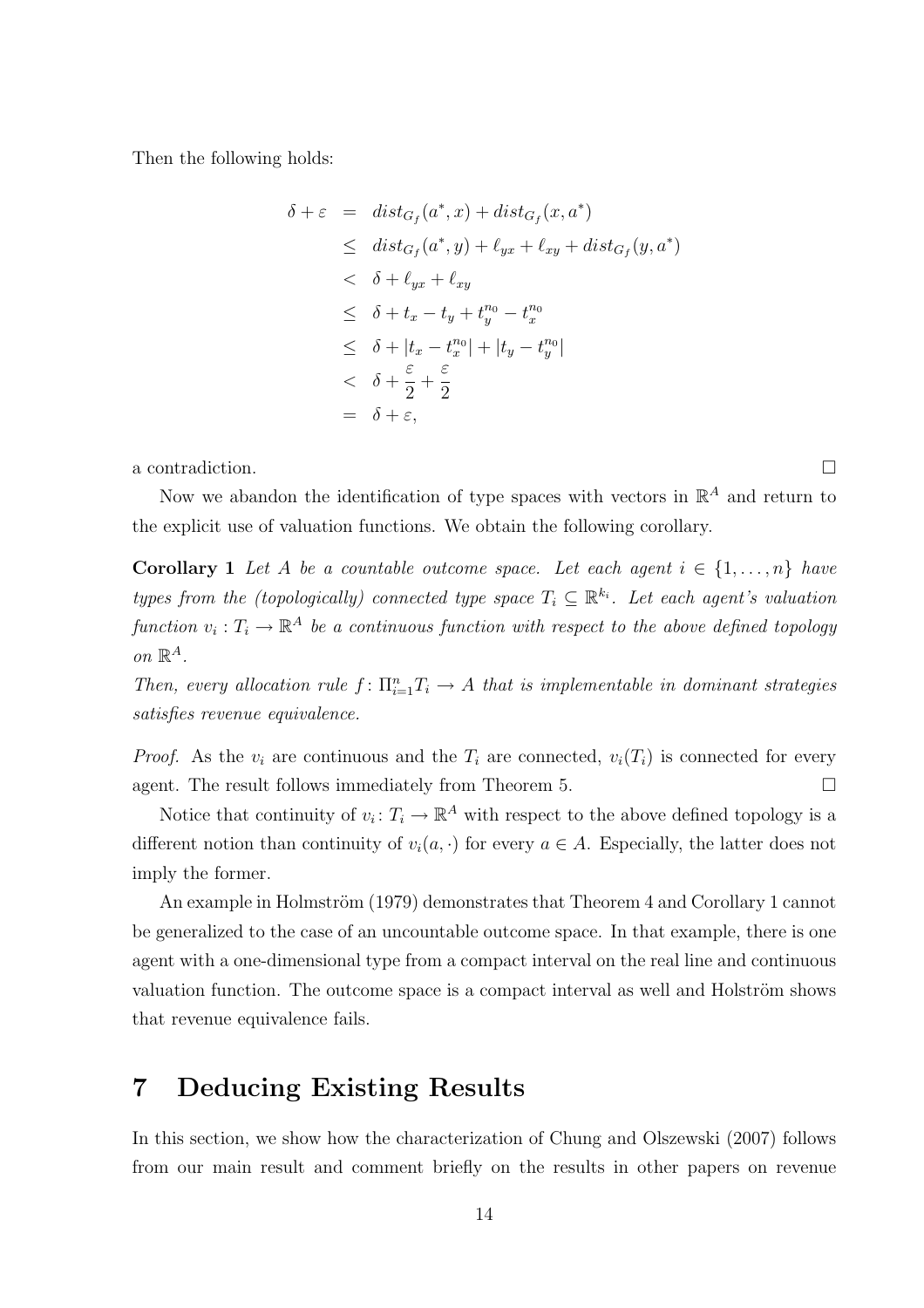equivalence. First, we introduce the notation used by Chung and Olszewski and restate their characterization theorem.

Let A be finite. Let  $B_1, B_2$  be disjoint subsets of A and  $r : B_1 \cup B_2 \to \mathbb{R}$ . For every  $\varepsilon > 0$ , let

$$
V_1(\varepsilon) = \bigcup_{b \in B_1} \{ t \in T \, | \, \forall \, a \in B_2 : v(b, t) - v(a, t) > r(b) - r(a) + \varepsilon \}
$$

and

$$
V_2(\varepsilon) = \bigcup_{a \in B_2} \{ t \in T \mid \forall \, b \in B_1 : v(b, t) - v(a, t) < r(b) - r(a) - \varepsilon \}.
$$

Finally,  $V_i = \bigcup_{\varepsilon > 0} V_i(\varepsilon)$ . Observe that  $V_1 \cap V_2 = \emptyset$ . Call the type space T splittable if there are  $B_1, B_2$  and r such that T is a subset of  $V_1 \cup V_2$  where  $V_i \neq \emptyset$  for  $i = 1, 2$ .

Theorem 6 (Chung and Olszewski 2007) Let A be finite. Then, the following two statements are equivalent.

- 1. All f that are implementable in dominant strategies satisfy revenue equivalence.
- 2. T is not splittable.

Notice that in Theorem 3 no assumption on the cardinality of A is made, whereas in Theorem 6, A is assumed finite. On the other hand, Theorem 3 imposes a condition on the allocation rule, whereas Theorem 6 characterizes  $T$  and  $v$  such that all allocation rules that are implementable in dominant strategies satisfy revenue equivalence. When A is not finite but countable it is shown by Chung and Olszewski that item 2 of Theorem 6 implies revenue equivalence.

In order to show that Statement 2 in Theorem 6 is a necessary condition for revenue equivalence, one can directly construct an allocation rule and two payment schemes that do not differ by a constant from the assumption that  $T$  is splittable. This is done in the paper by Chung and Olszewski. We give an alternative proof for the fact that Statement 2 is a sufficient condition. Our proof establishes the connection to the allocation graph defined in Section 4 and assigns an interpretation to the function r defined above.

*Proof.*  $[2 \Rightarrow 1]$  Let f be an allocation rule that is implementable in dominant strategies but does not satisfy revenue equivalence. Since  $f$  is implementable in dominant strategies, the allocation graph  $G_f$  satisfies the non-negative cycle property. Using Theorem 3, there are  $a, b \in A$  such that  $dist_{G_f}(a, b) + dist_{G_f}(b, a) > 0$ . We show that this implies that T is splittable. That is, there exist  $B_1$ ,  $B_2$ , and  $r: B_1 \cup B_2 \to \mathbb{R}$  such that there is an  $\varepsilon > 0$ such that  $V_1(\varepsilon), V_2(\varepsilon) \neq \emptyset$  and  $T \subseteq V_1(\varepsilon) \cup V_2(\varepsilon)$ .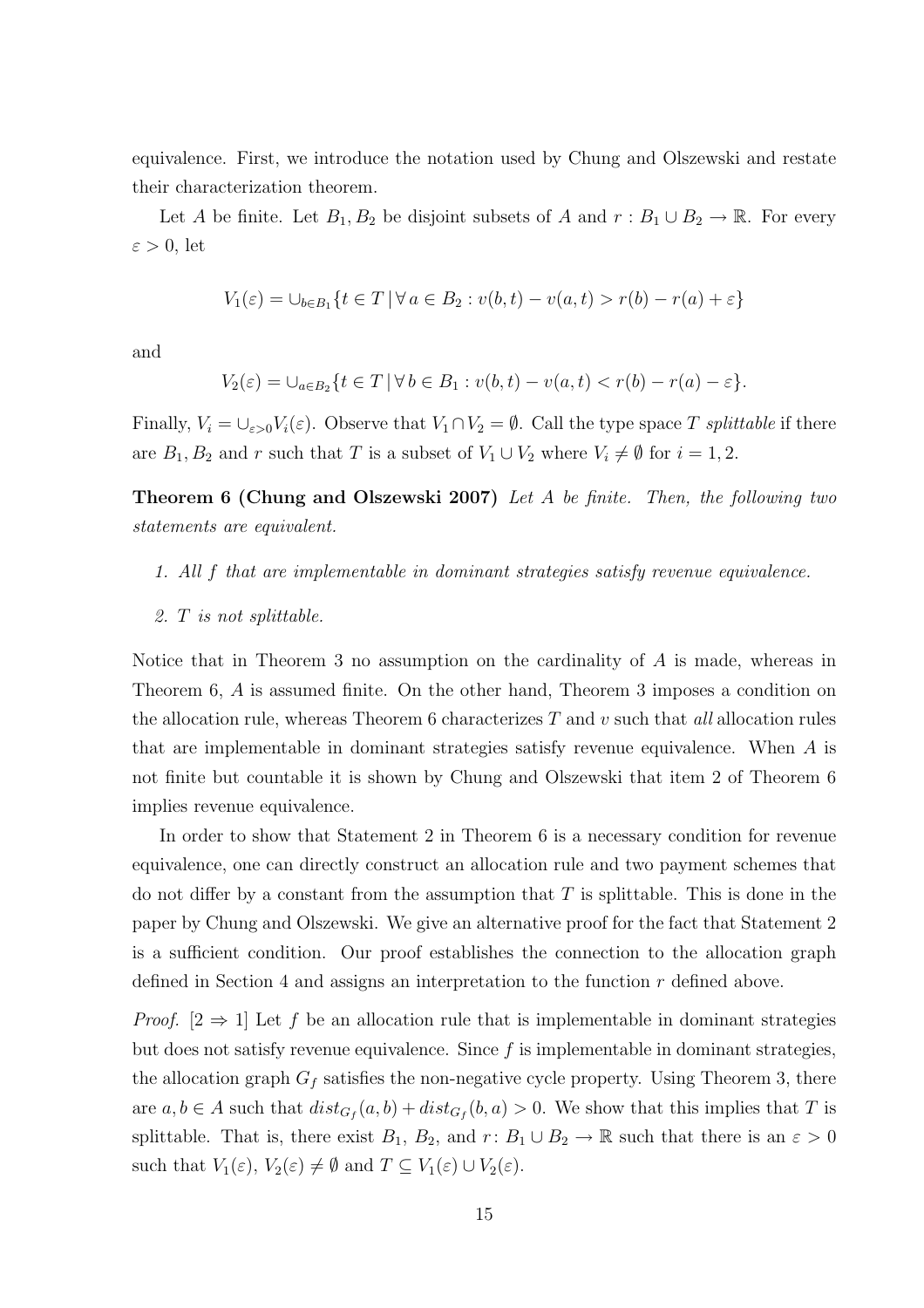Let

$$
B_1 = \{c \in A \mid dist_{G_f}(a, c) = -dist_{G_f}(c, a)\} \text{ and}
$$
  

$$
B_2 = \{c \in A \mid dist_{G_f}(a, c) > -dist_{G_f}(c, a)\}.
$$

Clearly,  $(B_1, B_2)$  is a partition of A and both sets are non-empty. From the definition of  $B_2$  we get for every  $b_1 \in B_1$ ,  $b_2 \in B_2$  that

$$
dist_{G_f}(a, b_2) + \ell_{b_2 b_1} + dist_{G_f}(b_1, a) > 0,
$$

since otherwise a and  $b_2$  would lie on the same 0-length cycle implying  $dist_{G_f}(a, b_2)$  +  $dist_{G_f}(b_2, a) = 0$ . As  $b_1 \in B_1$ , this is equivalent to

$$
\ell_{b_2 b_1} > dist_{G_f}(a, b_1) - dist_{G_f}(a, b_2).
$$

As  $B_1$  and  $B_2$  are finite, there exists  $\delta > 0$  such that for all  $b_1 \in B_1$ ,  $b_2 \in B_2$ 

$$
\ell_{b_2 b_1} > dist_{G_f}(a, b_1) - dist_{G_f}(a, b_2) + \delta.
$$
 (1)

Let us define the function  $r$  by

$$
r(c) = \begin{cases} dist_{G_f}(a, c) + \delta, & \text{if } c \in B_1; \\ dist_{G_f}(a, c), & \text{if } c \in B_2. \end{cases}
$$

Then we get from (1):

$$
\ell_{b_2 b_1} > r(b_1) - r(b_2). \tag{2}
$$

Similarly, from the definition of the dist-function, we get for all  $b_1 \in B_1$ ,  $b_2 \in B_2$ 

$$
dist_{G_f}(a, b_1) + \ell_{b_1 b_2} \geq dist_{G_f}(a, b_2),
$$

and consequently

$$
\ell_{b_1 b_2} > r(b_2) - r(b_1). \tag{3}
$$

Due to the finiteness of  $B_1$  and  $B_2$  there exists an  $\varepsilon > 0$  such that for all  $b_1 \in B_1$ ,  $b_2 \in B_2$ ,

$$
\ell_{b_2 b_1} > r(b_1) - r(b_2) + \varepsilon, \quad \text{and} \tag{4}
$$

$$
\ell_{b_1 b_2} > r(b_2) - r(b_1) + \varepsilon. \tag{5}
$$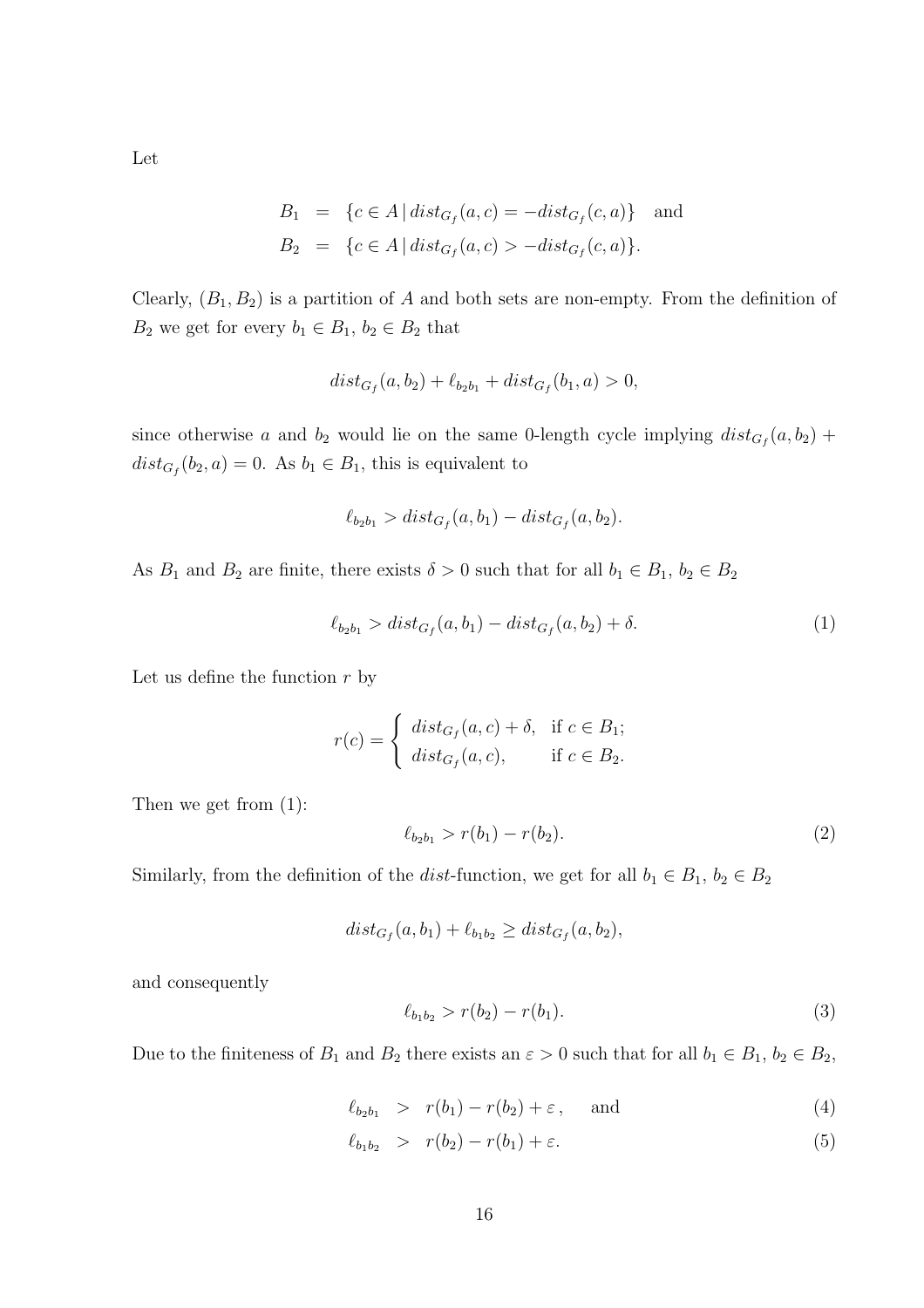Observing that for  $t \in f^{-1}(b_1)$ ,  $v(b_1, t) - v(b_2, t) \geq \ell_{b_2 b_1}$  and for  $t \in f^{-1}(b_2)$ ,  $v(b_2, t)$  $v(b_1, t) \ge \ell_{b_1 b_2}$ , inequalities (4) and (5) imply that  $f^{-1}(B_1) \subseteq V_1(\varepsilon)$  and  $f^{-1}(B_2) \subseteq V_2(\varepsilon)$ . Hence,  $T \subseteq V_1(\varepsilon) \cup V_2(\varepsilon)$ . Finally,  $V_1(\varepsilon)$  and  $V_2(\varepsilon)$  are non-empty, as  $B_1$  and  $B_2$  are non-empty, thus  $T$  is splittable.

To illustrate the difference between our characterization and that by Chung and Olszewski, we give an example where their characterization cannot be applied, but where Theorem 3 implies revenue equivalence.

**Example 4** Reconsider Example 2 from Section 4, where Theorem 3 implied revenue equivalence. If the characterization by Chung and Olszewski applied as well, then all allocation rules implementable in dominant strategies would have to satisfy revenue equivalence for the given type space and valuation functions. To see that this is not the case, consider allocation rule g such that  $g(x) = c$  and  $g(y) = g(z) = b$ . The allocation graph has nodes b and c and arc lengths  $\ell_{bc} = v(x, c) - v(x, b) = -1$  and  $\ell_{cb} = \inf\{v(y, b) - v(y, c), v(z, b) - v(z, c)\} = 2$ , which gives a cycle of strictly positive length. Therefore, g is implementable in dominant strategies, but does not satisfy revenue equivalence according to Theorem 3.

Using Theorem 6, Chung and Olszewski derive sufficient conditions for revenue equivalence for the case of countable outcome spaces and for outcome spaces that are the set of all probability distributions over a finite set. For countable outcome spaces, their results coincide with our Theorem 4 and Corollary 1. The results of prior work mentioned in the introduction (Green and Laffont 1977, Holmström 1979, Krishna and Maenner 2001, Milgrom and Segal 2002) follow in the same way from Theorem 4 and Corollary 1 as described by Chung and Olszewski. We therefore refer to their paper for a detailed discussion of the mentioned literature. Furthermore, the sufficient condition that Suijs (1996) derives from his characterization follows easily from our results and the fact that path-connectedness implies connectedness.

# 8 Other Notions of Incentive Compatibility

Our results can be extended to other notions of incentive compatibility. We briefly discuss two of them.

Ex-post incentive compatibility with externalities. The notation used throughout this paper can be used to model allocational externalities, as allocations to all agents can be described by an outcome  $a \in A$ . In order to account for informational externalities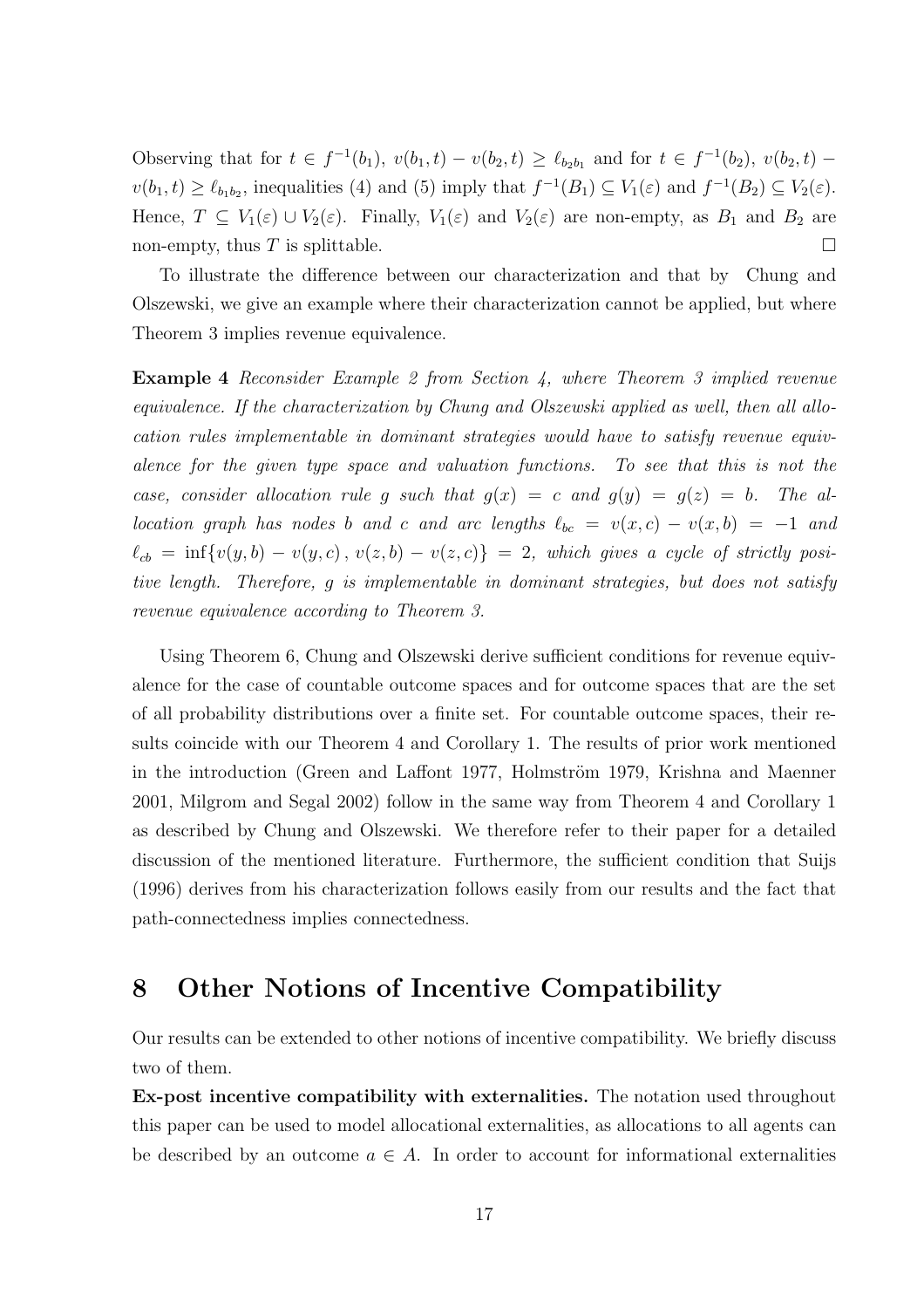in the case of ex-post incentive compatibility, the valuation function of agent  $i$  is also a function of the true types of the other agents. An ex-post equilibrium is a Nashequilibrium where every agent knows the types of all other agents. Formally, truth-telling is an ex-post equilibrium for allocation rule f and payment scheme  $\pi$  if for all agents i, all types  $t_i$  and  $s_i$  of i and all types  $t_{-i}$  of the other agents

$$
v_i(f(t_i, t_{-i}), t_i, t_{-i}) - \pi(t_i, t_{-i}) \ge v_i(f(s_i, t_{-i}), t_i, t_{-i}) - \pi(s_i, t_{-i}).
$$

Again, incentive compatible payment schemes can be associated with node potentials in the allocation graphs the edge lengths in  $G_f$  have to be defined as follows:

$$
\ell_{ab} = \inf_{t_i \in f^{-1}(b)} (v_i(b, t_i, t_{-i}) - v_i(a, t_i, t_{-i})).
$$

We get the following result.

Theorem 7 An ex-post implementable allocation rule f satisfies revenue equivalence if and only if in every allocation graph  $G_f$ , for every two allocations a,b,  $dist_{G_f}(a, b)$  +  $dist_{G_f}(b, a) = 0.$ 

**Bayes-Nash incentive compatibility.** Müller, Perea, and Wolf (2007) show how to construct a graph similar to the allocation graph for the case of Bayes-Nash incentive compatibile allocation rules. In this setting, the (multi-dimensional) types of all agents are independently distributed random vectors. The notation used by Müller, Perea, and Wolf accounts for allocational as well as informational externalities, that is, the valuation of an agent depends on the chosen allocation, the type of the agent and the types of all other agents. An allocation rule  $f$  is said to be Bayes-Nash incentive compatible if there is a payment scheme  $\pi$  such that for all agents i and all types  $t_i$  and  $s_i$  of i the following is true

$$
E_{-i}[v_i(f(t_i, t_{-i}), t_i, t_{-i}) - \pi_i(t_i, t_{-i})] \ge E_{-i}[v_i(f(s_i, t_{-i}), t_i, t_{-i}) - \pi_i(s_i, t_{-i})],
$$

where the expected value is taken with respect to the types of all agents other than  $i$ . That is, truth-telling of every agent is a Nash equilibrium when agents try to maximize expected utilities. For every agent  $i$ , one can construct a single complete directed graph, the type graph  $T_f^i$ , where there is a node for each type of the agent and the length of the edge from type  $s_i$  to type  $t_i$  is defined as follows:

$$
\ell_{s_i t_i} = E_{-i}[v_i(f(t_i, t_{-i}), t_i, t_{-i}) - v_i(f(s_i, t_{-i}), t_i, t_{-i})].
$$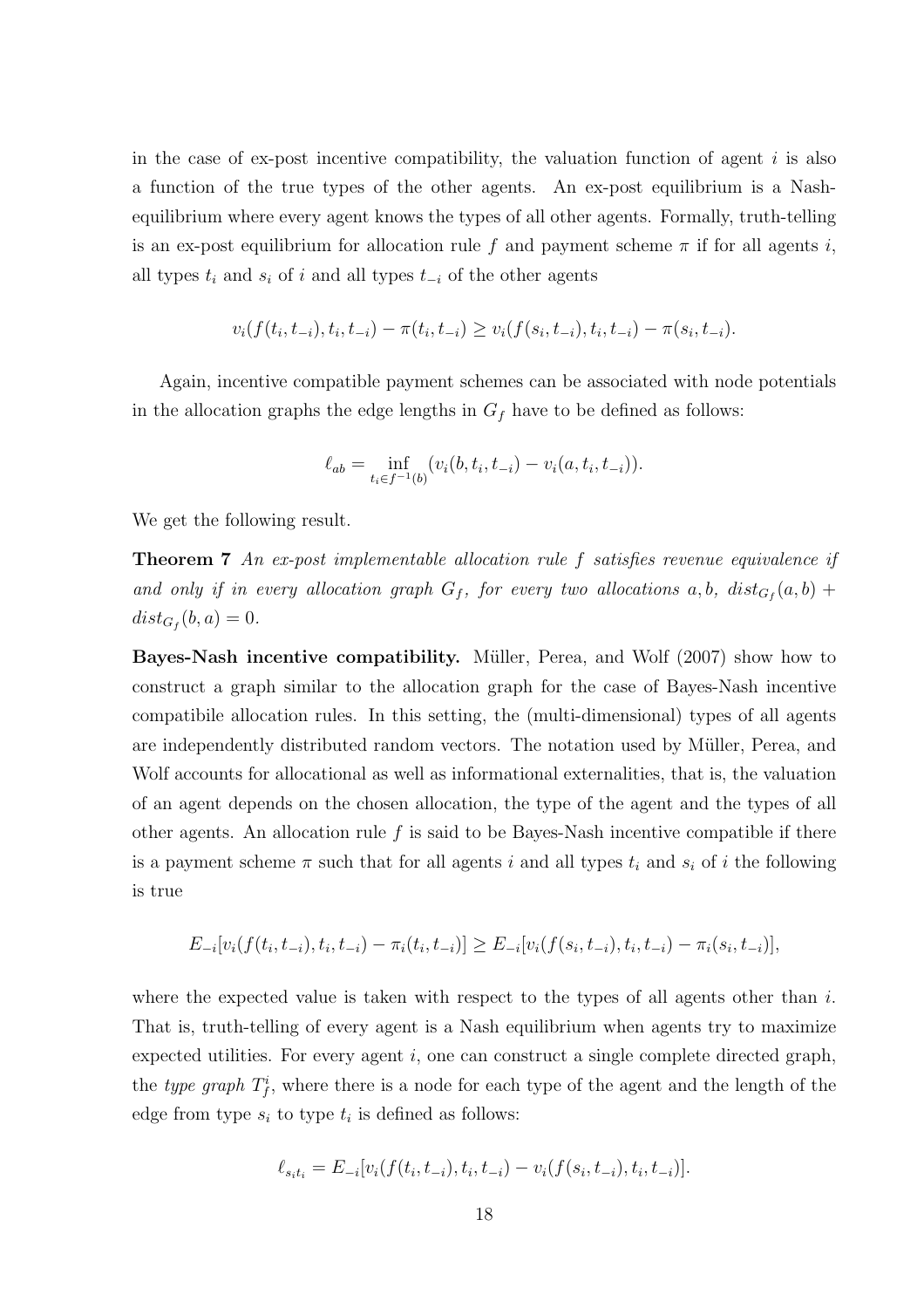Incentive compatible payment schemes can then be associated with node potentials in the type graph.

Theorem 8 A Bayes-Nash implementable allocation rule f satisfies revenue equivalence if and only if in the type graph  $T_f^i$  of f with respect to any agent i, for all types  $s_i$  and  $t_i$ of this agent,  $dist_{T_f}(s_i, t_i) + dist_{T_f}(t_i, s_i) = 0.$ 

# References

- Chung, K.-S. and W. Olszewski (April 2007). A non-differentiable approach to revenue equivalence. Retrieved from http://facultyweb.at.northwestern.edu/economics/chung/.
- Green, J. and J.-J. Laffont (1977). Characterization of satisfactory mechanisms for the revelation of preferences for public goods. *Econometrica*  $\mu$ <sub>5</sub>(2), 427–438.
- Gui, H., R. M¨uller, and R. Vohra (2004, October). Dominant strategy mechanisms with multidimensional types. Discussion Paper 1392, The Center for Mathematical Studies in Economics & Management Sciences, Northwestern University, Evanston, IL.
- Holmström, B. (1979). Groves' scheme on restricted domains. *Econometrica*  $\frac{47(5)}{12}$ , 1137–1144.
- Klemperer, P. (1999). Auction theory: A guide to the literature. Journal of Economic Surveys 13(3), 227-286.
- Krishna, V. and E. Maenner (2001). Convex potentials with an application to mechanism design. Econometrica  $69(4)$ , 1113–1119.
- Milgrom, P. and I. Segal (2002). Envelope theorems for arbitrary choice sets. *Econo*metrica  $70(2)$ , 583-601.
- Müller, R., A. Perea, and S. Wolf (2007). Weak monotonicity and Bayes-Nash incentive compatibility. Games and Economic Behavior . To appear. Available as METEOR research memorandum RM/05/039.
- Munkres, J. R. (2000). Topology (2nd ed.). Prentice Hall.
- Myerson, R. (1981). Optimal auction design. *Mathematics of Operations Research*  $6(1)$ , 58–73.
- Rochet, J.-C. (1987). A necessary and sufficient condition for rationalizability in a quasi-linear context. Journal of Mathematical Economics  $16(2)$ , 191–200.